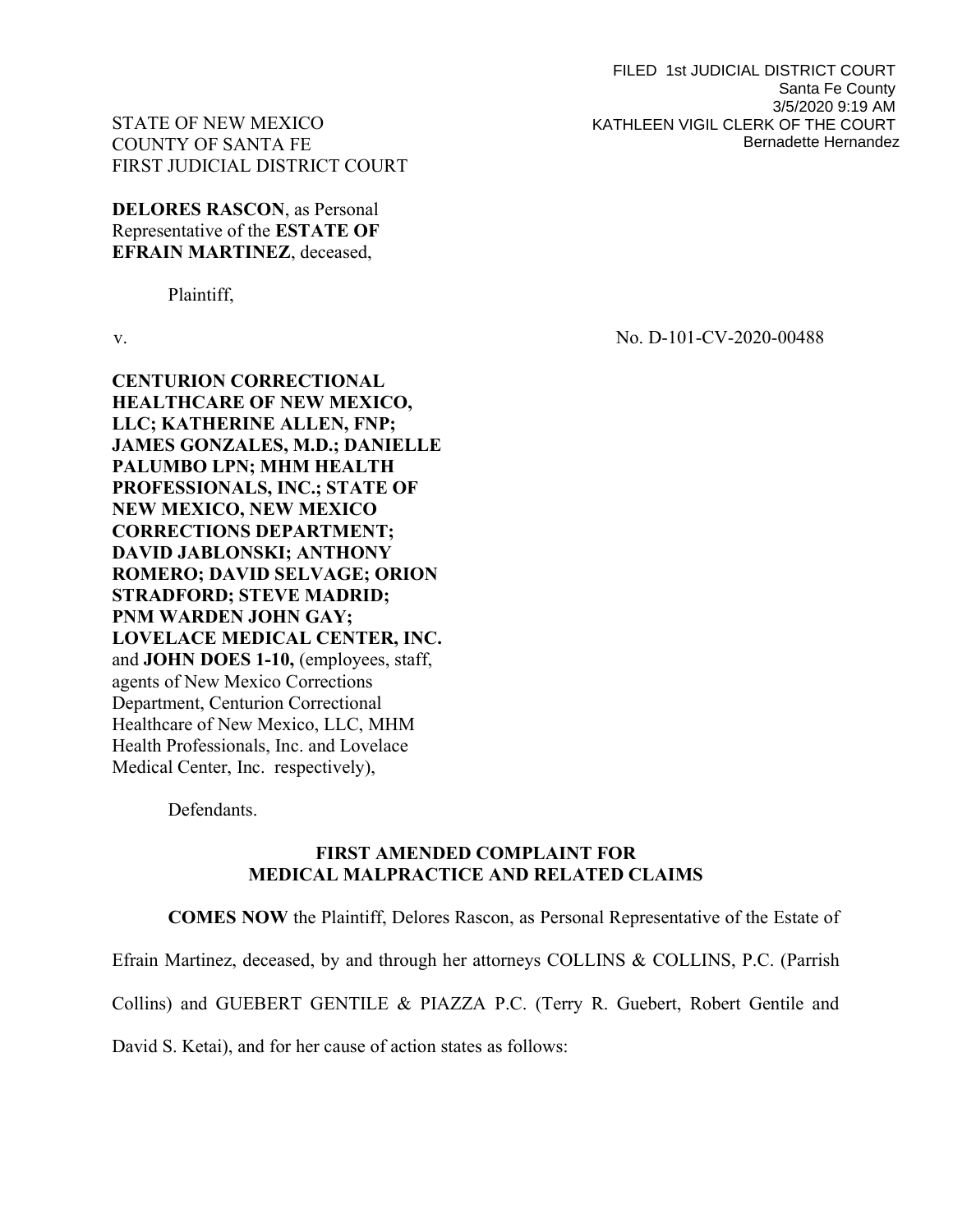#### PARTIES

1. Plaintiff, Delores Rascon, was appointed Personal Representative of the Estate of Efrain Martinez, deceased, (hereinafter "EFRAIN MARTINEZ") on April 18, 2019, (EXHIBIT "A") and is a resident of Lea County, New Mexico (hereinafter "PLAINTIFF").

2. PLAINTIFF brings this action as the Personal Representative of the Estate of EFRAIN MARTINEZ, deceased.

3. CENTURION CORRECTIONAL HEALTHCARE OF NEW MEXICO, LLC (hereinafter "CENTURION") is a domestic limited liability company registered to do business in New Mexico, whose registered agent for service of process is CT Corporation System, 206 S. Coronado Avenue, Espanola, New Mexico, 87532-2792.

4. CENTURION and its John Doe employees, staff and agents will be referred to herein collectively as "CENTURION DEFENDANTS."

5. At all material times, CENTURION acted through its owners, officers, directors, employees, agents or apparent agents, including, but not limited to, administrators, management, nurses, doctors, technicians and other staff, and is responsible for their acts or omissions pursuant to the doctrines of respondeat superior, agency and/or apparent agency.

6. CENTURION entered a contract, General Services Contract #16-770-1300-0097 (GSC), with the State of New Mexico that commenced on June 1, 2016 and ended in November 2019.

7. CENTURION provides a "comprehensive health care delivery system" to NMCD, which includes billing services, utilization management, general health care services administration, and on-site medical staff provided through an independent contractor, MHM Health Professionals, Inc.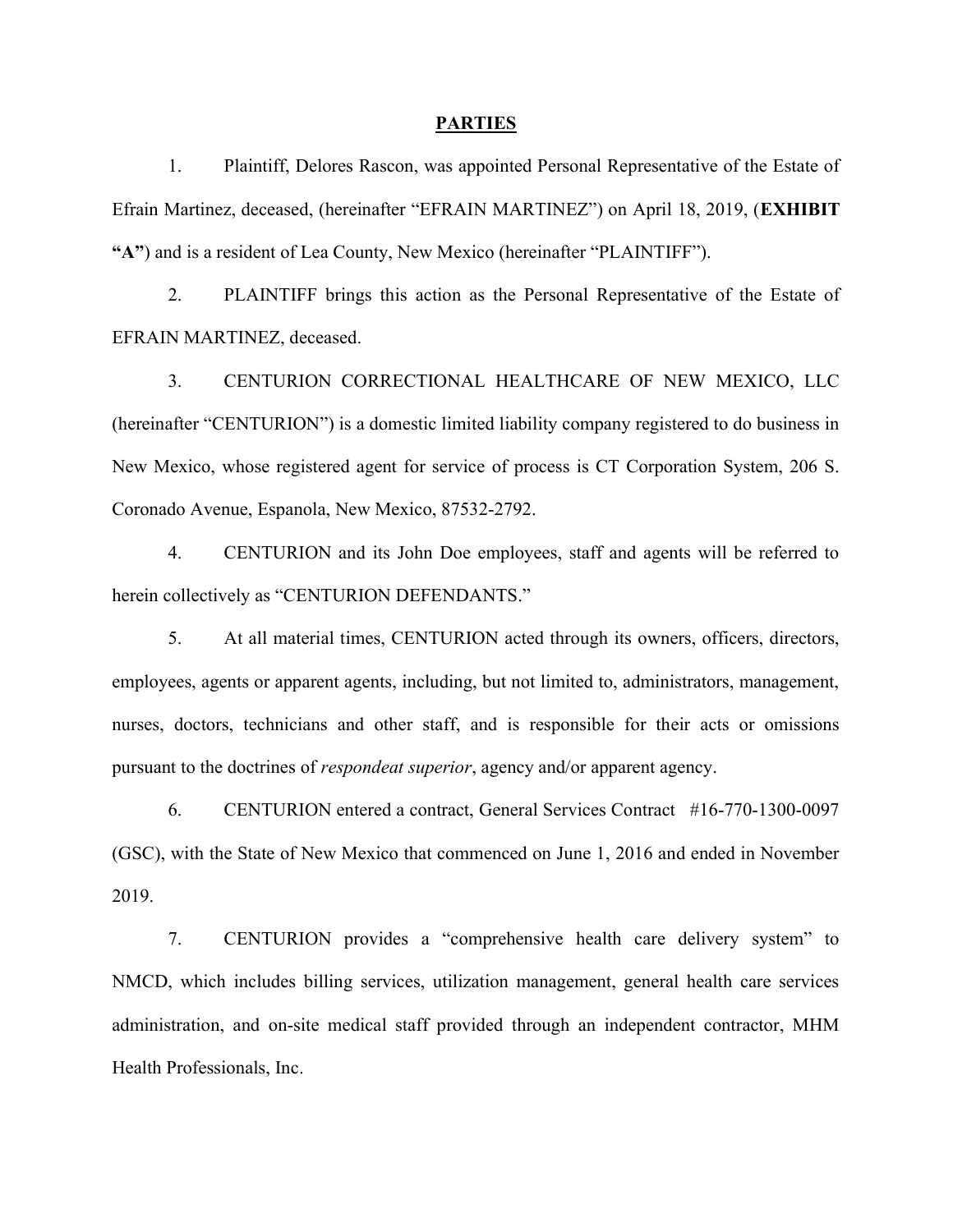8. A Dr. Wittman (full name illegible in medical records), JOHN DOE doctors and medical providers working for Centurion and MHM were the authorized medical authority in the medical care of EFRAIN MARTINEZ at times critical to this complaint.

9. Upon information and belief, MHM Health Professionals, Inc. (hereinafter "MHMHP"), is a Delaware for profit corporation.

10. Upon information and belief, MHMHP provides medical personnel to CENTURION, including those medical personnel providing medical services at "facility."

11. Upon information and belief, MHMHP employees provided on-site healthcare services to NMCD inmates, pursuant to MHMHP's contract with CENTURION.

12. At all material times, MHMHP acted through its owners, officers, directors, employees, agents or apparent agents, including, but not limited to, administrators, management, nurses, doctors, technicians and other staff, and is responsible for their acts or omissions pursuant to the doctrines of respondeat superior, agency and/or apparent agency.

13. MHMHP and it's John Doe employees, staff and agents will be referred to herein collectively as "MHM."

14. Defendants New Mexico Corrections Department and the Northwest New Mexico Correctional Facility, (hereinafter "DEFENDANTS" and/or "STATE") are entities of the State of New Mexico.

15. Defendant State of New Mexico has authorized New Mexico Corrections Department (hereinafter "NMCD") to operate PNM, in Santa Fe, New Mexico.

16. NMCD retains ultimate authority over PNM, and PNM is operated in accordance with NMCD rules, policies and procedures.

17. NMCD is responsible for contracting of medical services for all NMCD facilities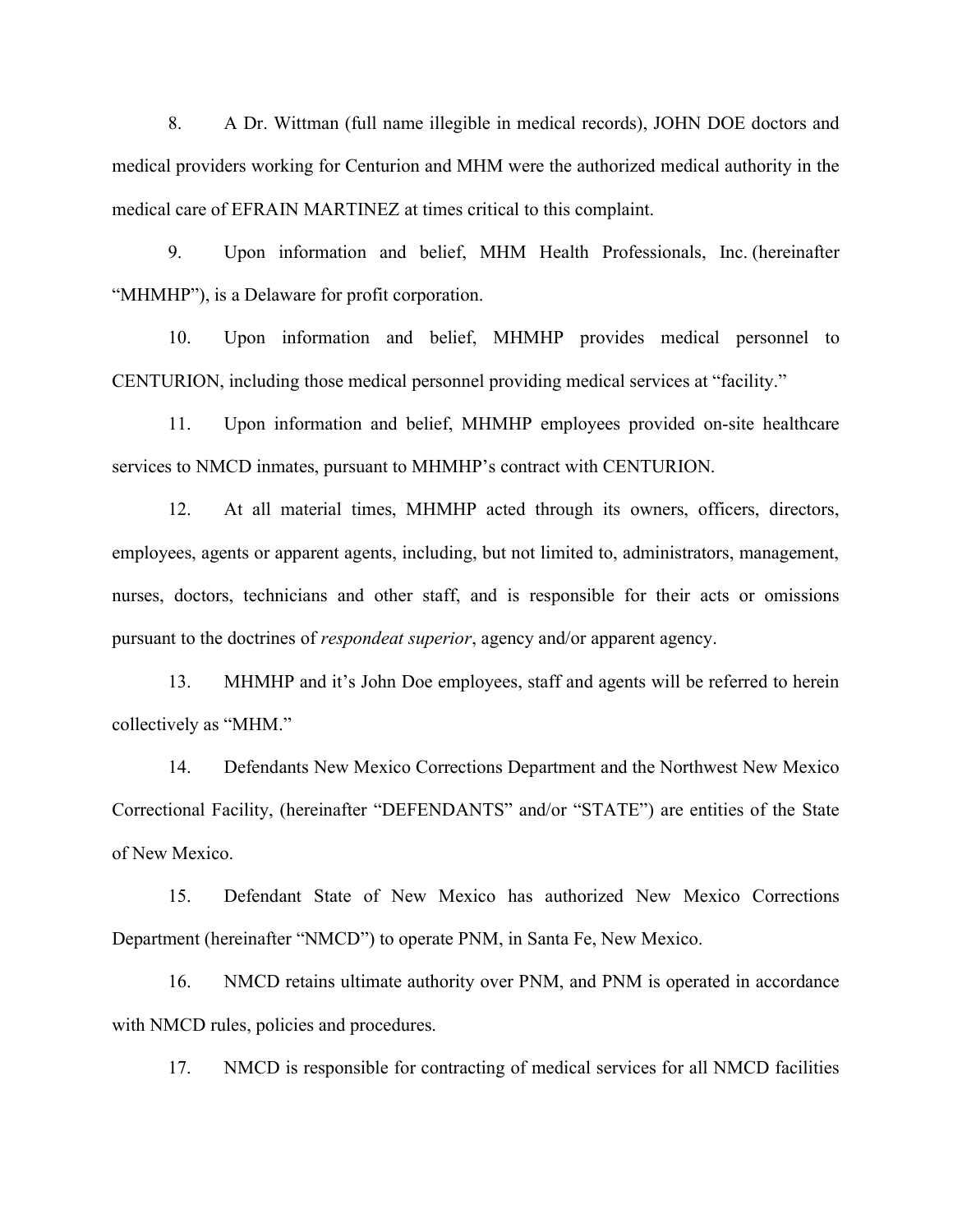including PNM.

18. At all material times, NMCD acted through its owners, officers, directors, employees, agents or apparent agents, including, but not limited to, administrators, management, nurses, doctors, technicians and other staff, and is responsible for their acts or omissions pursuant to the doctrines of respondeat superior, agency and/or apparent agency.

19. David Jablonski was serving as the Secretary of Corrections at all times relevant to this Complaint, although he is not currently serving as the Secretary of Corrections.

20. As the Secretary of Corrections, Mr. Jablonski oversees prison operations, including NMCD's duty to provide a safe environment at PNM, and ensure that inmates have access to adequate medical care.

21. Anthony Romero was serving as Deputy Secretary of Corrections at all times relevant to the Complaint and is currently serving as Acting Secretary of Corrections.

22. As the Deputy Secretary of Corrections, Mr. Romero oversees prison operations, including NMCD's duty to provide a safe environment at PNM, and ensure that inmates have access to adequate medical care.

23. David Selvage was at all times relevant to this Complaint, serving as the Health Services Administrator ("HSA") for NMCD.

24. As HSA for NMCD, Mr. Selvage maintains direct clinical oversight of independent contractors, ensuring that contractors are making prudent clinical decisions, and providing adequate care to those inmates NMCD incarcerates, including those at PNM.

25. Mr. Selvage uses his experience as a Physician's Assistant to inform his clinical oversight.

26. Orion Stradford was at all times relevant to this Complaint, serving as the NMCD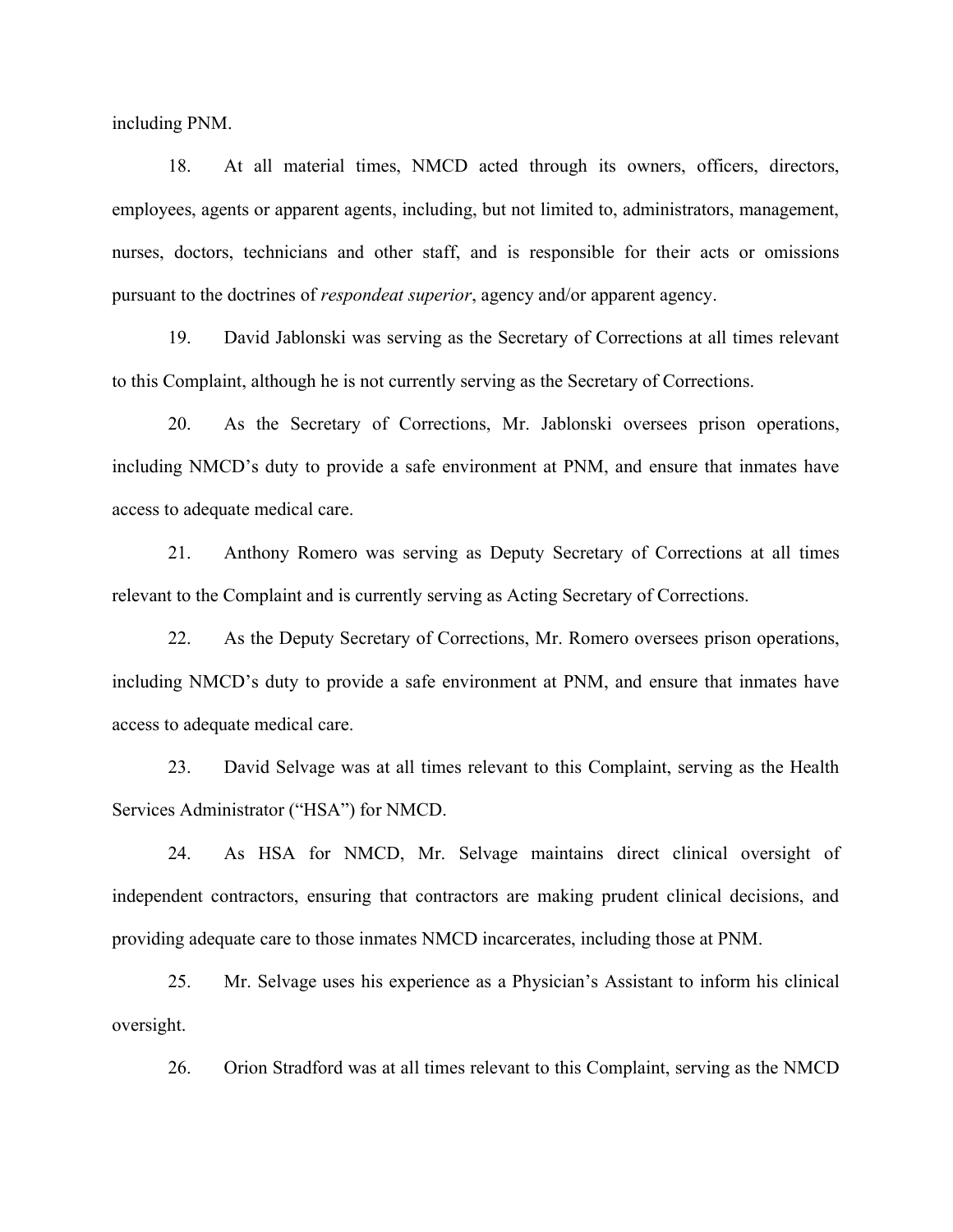Bureau Chief.

27. As NMCD Bureau Chief, Mr. Stratford was at all relevant times responsible for monitoring the work of independent contractors, including MHMHP and CENTURION, and acts as NMCD's supervisor of these independent contractors.

28. Steve Madrid is, and was at all times relevant to this Complaint, the individual acting on behalf of NMCD in charge of the NMCD Grievance Process, including the appellate process.

29. As the individual in charge of NMCD's Grievance Process, Steve Madrid serves as the "gatekeeper" between inmates and their access to adequate healthcare. If Mr. Madrid does not responsibly manage the grievance process, inmates have no way of accessing competent and necessary medical care from Centurion or NMCD.

30. Upon information and belief, John Gay was the acting warden of PNM at all times material to this complaint.

31. The State of New Mexico, NMCD and their John Doe employees, staff and agents, including David Jablonski, Anthony Romero, David Selvage, Orion Stradford and Steve Madrid, will be referred to herein collectively as "NMCD DEFENDANTS."

32. NMCD Defendants have a duty to provide for the safety and security for those it incarcerates.

33. NMCD governs, operates and maintains PNM, while independent contractors carry out discrete duties at the discretion of NMCD.

34. NMCD Defendants have a duty to reasonably and prudently operate the medical facility within PNM.

35. NMCD maintains direct authority over the PNM medical facility via Mr. Selvage,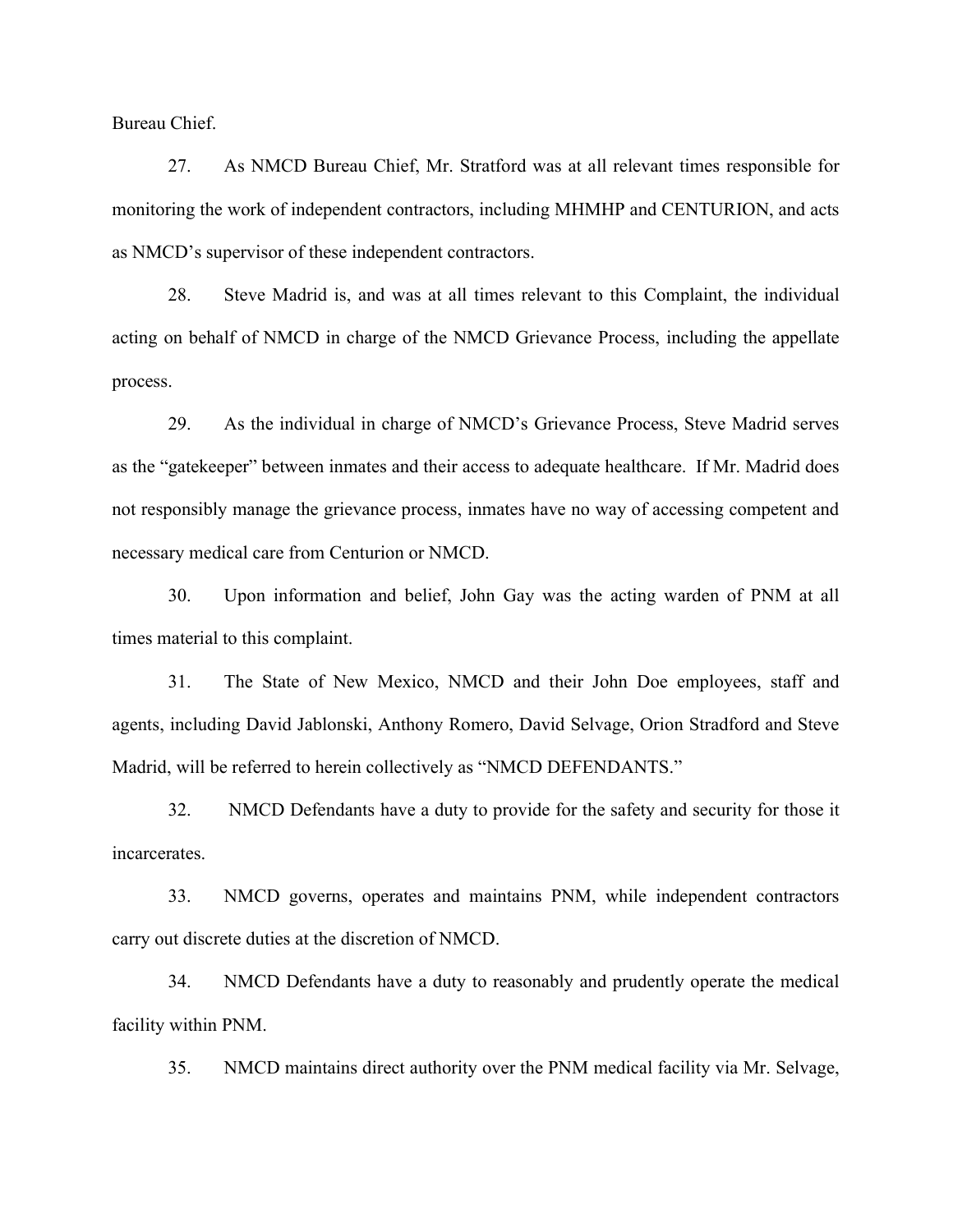Mr. Jablonski, Mr. Romeo, and Mr. Stratford.

36. Any of these NMCD individuals can intercede on behalf of NMCD if independent contractors are not appropriately caring for NMCD inmates.

#### JURISDICTION AND VENUE

37. All acts complained of herein occurred in Santa Fe, Santa Fe County, State of New Mexico at the Penitentiary of New Mexico (PNM).

38. CENTURION's registered agent is in Espanola, New Mexico.

39. The contract for prison medical services between CENTURION and the State of New Mexico was, upon information and belief, executed in Santa Fe, New Mexico.

40. Jurisdiction and venue are proper over CENTURION and its John Doe employees, staff and agents 1-10 pursuant to NMSA § 38-3-1 (A).

41. This Court has jurisdiction over the subject matter of PLAINTIFF's New Mexico Tort Claims Act claims against the State of New Mexico and New Mexico Corrections Department and John Doe employees, staff and agents under NMSA § 41-4-18 and NMSA § 38-  $3-1(A)$ .

42. Jurisdiction over MHMHP is proper in New Mexico State District Court due to lack of complete diversity of named DEFENDANTS under 28 U.S.C.A. § 1332.

43. Jurisdiction over all parties and claims is proper under Article II, § 10 of the New Mexico Constitution and the law of negligence under New Mexico law.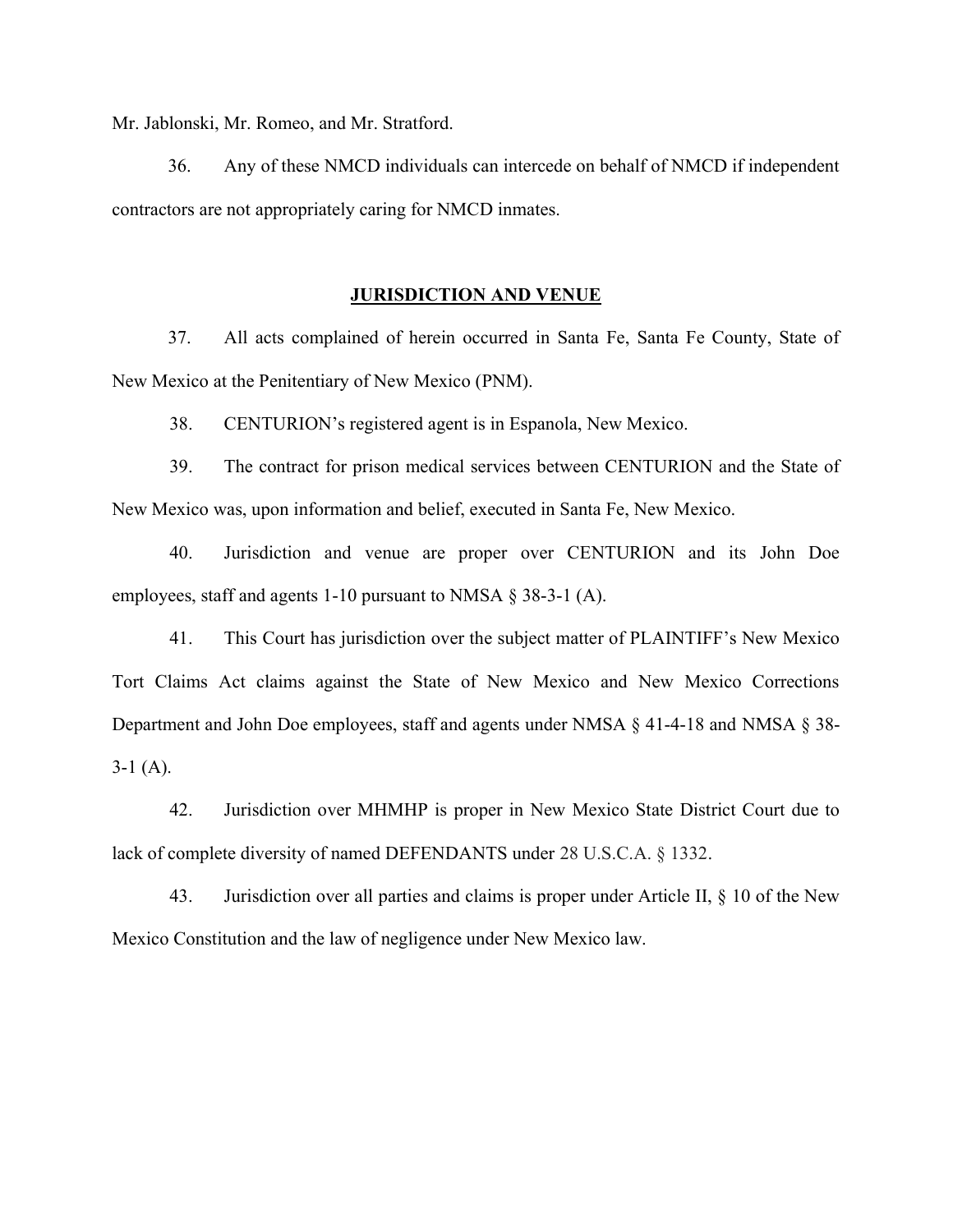### FACTS COMMON TO ALL COUNTS

44. On 09/11/2018, EFRAIN MARTINEZ put in a health services request form (sick call) stating: "Have real bad heart burn, was given Tums and did not help any, would like something stronger. Thank you."

45. On 09/12/2018, EFRAIN MARTINEZ was seen by CENTURION medical providers with "Complaints of real bad heart burn/tums not helping. Daily real bad/waking me in the middle night."

46. On 09/20/2018, EFRAIN MARTINEZ put in a sick call stating: "Have bad heart burn. I have been given Tums and Mylanta and neither works. Heart burn is painful may have ulcer. Requesting something stronger. Thank you."

47. 09/23/2018, EFRAIN MARTINEZ put in a sick call stating: "I have put in a few sick calls about my heart burn or ulcer. Whatever it is horrible, hurts and doesn't let me sleep. It's been a few days and it's getting worse."

48. The medical records indicate that EFRAIN MARTINEZ was to be seen on 09/25/2018. No medical records were provided for 09/25/2018.

49. On 09/26/2018, the medical records note Inmate complaints of persistent worsening heartburn making it difficult to sleep. Inmate states having previously being treated with Tums and Mylanta. Inmate states having a history of GERD; thinks he has given ulcer.

50. On 09/26/2018, the issue was discussed with Dr. Wittman and EFRAIN MARTINEZ was to be seen by Dr. Wittman.

51. Counsel for PLAINTIFF lawfully requested and was provided the medical records for EFRAIN MARTINEZ by NMCD.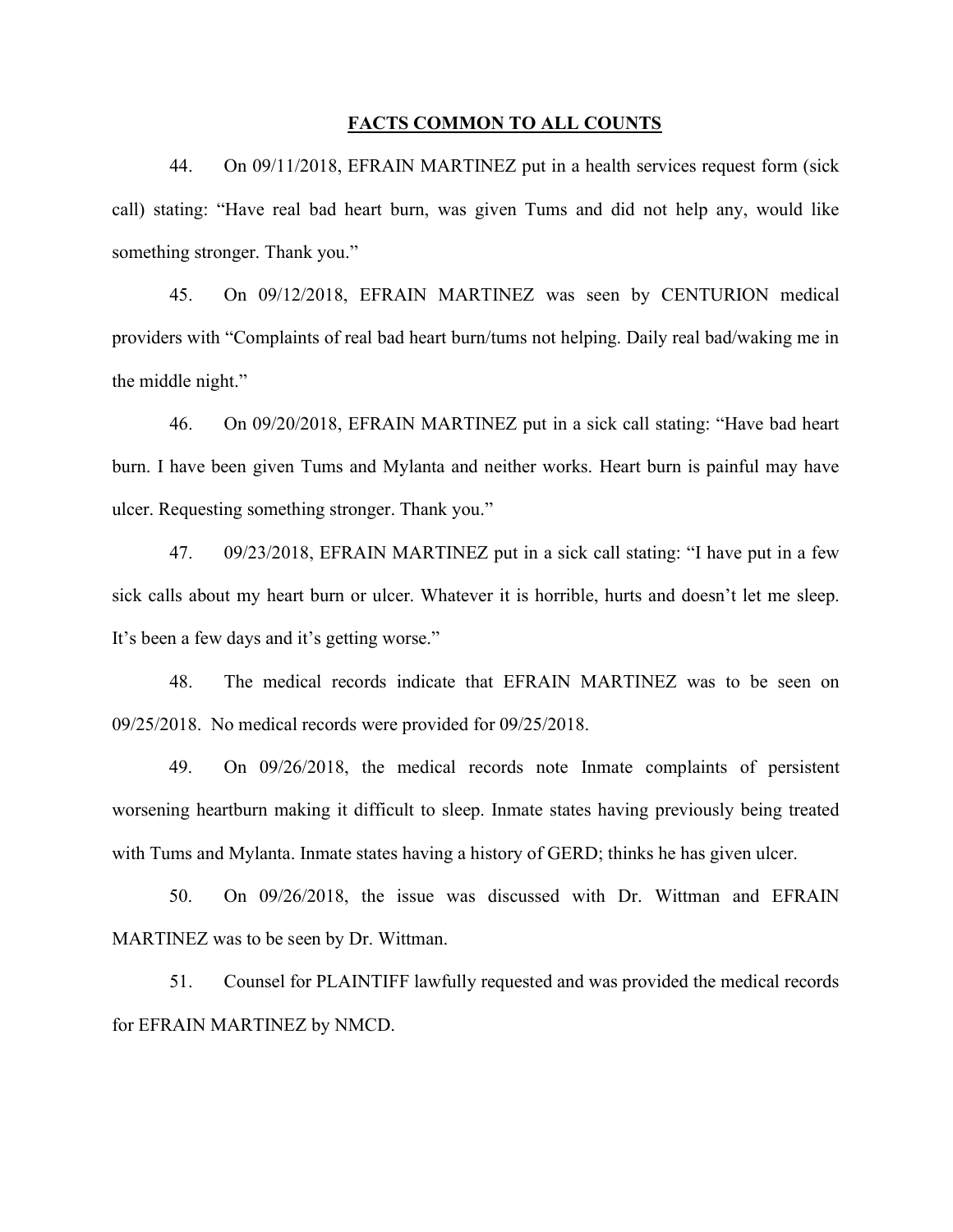52. There are no medical records that were provided pursuant to lawful request for the period 09/27/2018 to 09/30/2018.

53. On 10/01/2018, it was falsely reported that EFRAIN MARTINEZ refused treatment.

54. On 10/08/2018, EFRAIN MARTINEZ had a Chronic disease clinic follow-up-Endocrine.

55. There are no medical records that were provided pursuant to lawful request for the period 10/09/2018 to 11/24/2018.

56. On 11/25/2018, EFRAIN MARTINEZ put in a health services request form (sick call) reporting "I am very weak. Have not been able to hold no liquid or food down for a few days. I am very ill with my body aching. Need medical attention as soon as possible."

57. The Interdisciplinary progress notes by E. Forsberg, RN from 11/26/2018 indicate Inmate complained of vomiting, yellow liquid (large amount) for 2 days, pain to lower back and body. States hasn't eaten since Thanksgiving Day, lost 5 pounds in 2 days. Inmate weak, very pale/yellow, denies any abdominal pain. Dr. French called.

58. The progress notes from 11/27/2018 again by RN Forsberg state: "Patient in medical hold, still unable to eat or keep fluids down. Complaints of massive headache. Still walks very slowly. Today, right eye blood shot, complaints of blurry vision in right eye. Lab results not in yet. Spoke with Bio Reference 0800 hours."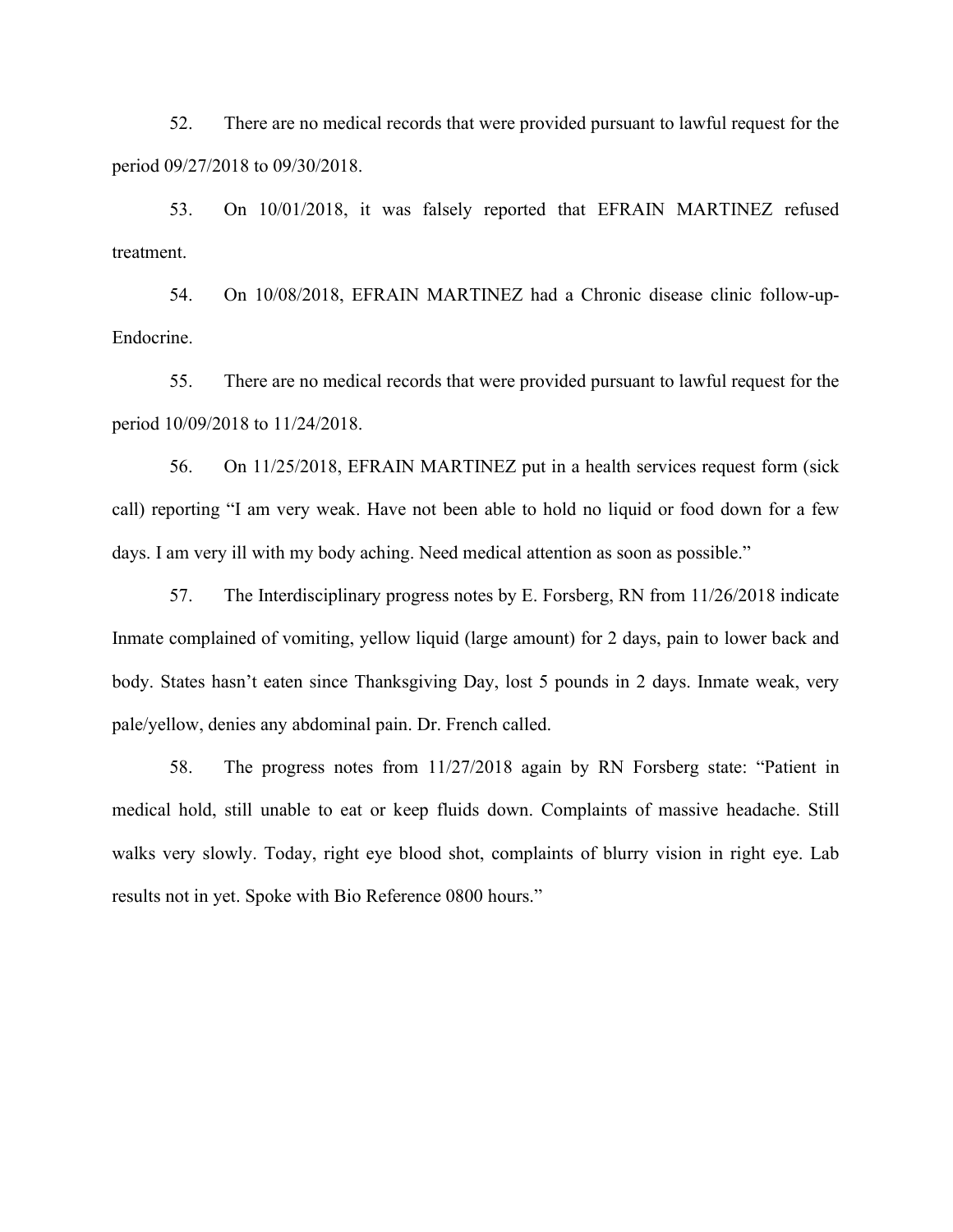|              | PROGRESS NOTES                          |
|--------------|-----------------------------------------|
|              |                                         |
| [emp]        | $01.2 - H$ thet just taken off = 2 min. |
| HT (inches)  |                                         |
| WT (lbs.)    |                                         |
| <b>BMI</b>   | <u>atiel rinable</u> to eat             |
| Pulse        | ds down<br>200 D                        |
| Respirations | eadache                                 |
| 02           | neery slowely<br>1177                   |
| BP           | Dhirry more                             |
| Peak Flow:   | m<br>$u_{\mathcal{U}}$<br>Mergel        |
| $\sim 0$     | Sappe<br>Bio Reference 0800.            |

59. The nursing notes from 11/27/2018 state: Patient seen in medical clinic for complaints of high fever, back pain and headache. Patient now also reporting headache as well. Patient now also inform that his symptoms began  $11/22/2018$  after " up" [blanks illegible in medical records] after harm from an old needle he had in his cell. He reported still feeling nauseating, but now complaint of back and neck pain. Patient denies any malaise or hematuria. Feels weak.

60. Examination: General: Alert and oriented x 3, speech slurred, somnolent. Eyes: Positive conjunctiva, petechia, inflamed right eye. Neck: Full range of motion, but complaints of soreness. Lungs: Clear to auscultation bilaterally, shallow. Cardiovascular: Tachycardic, probable diastolic murmur

61. On 11/27/2018, Efrain Martinez was transported to the ER at Christus St. Vincent Hospital (CSV) where he was immediately admitted.

62. EFRAIN MARTINEZ was admitted to CSV on from 11/27/2018 to 11/29/2018 where he was diagnosed with:

- a. Severe sepsis, possible meningitis vs endocarditis in the differential.
- b. Acute metabolic encephalopathy.
- c. IVDU.
- d. Severe thrombocytopenia.

e. Elevated troponin, possible NonST-Elevation Myocardial Infarction (NSTEMI), likely type 2.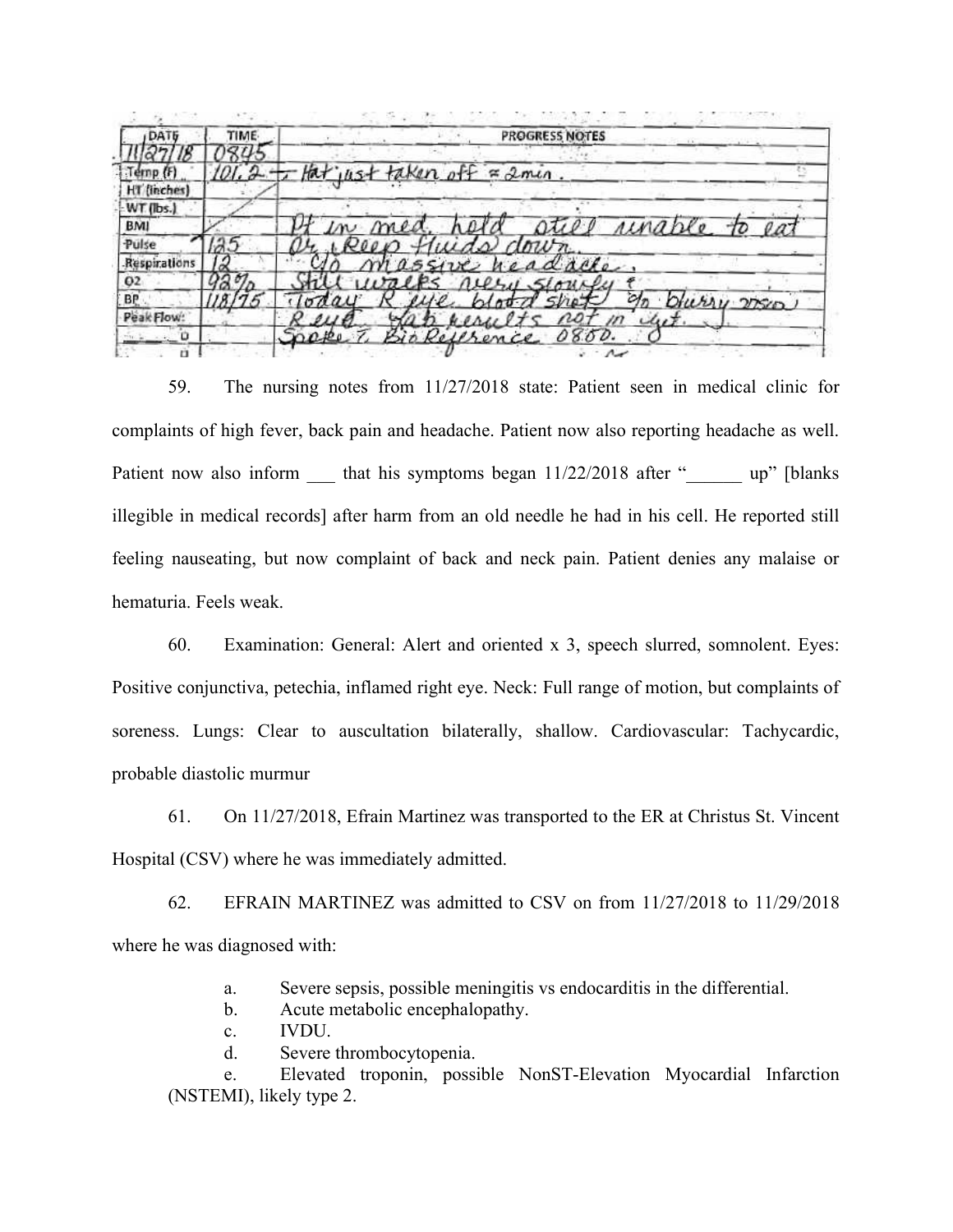f. Positive Hepatitis C.

g. Aortic valve infective endocarditis.

63. On 11/29/2018, EFRAIN MARTINEZ was transferred to Lovelace Medical Center for heightened level of care where he remained until his death on 01/11/2019.

64. On 12/15/18 family was informed that he was in an induced coma at Lovelace-- he had been in there since 11.26.18, no one notified the family

65. On 01/11/2018, Lovelace Medical Center, Ind. medical records note: Discussed with Prison warden and the health service manager of the state of New Mexico – Decision was made to perform comfort measures and withdrawal of care.

66. Efrain Martinez expired on 01/11/2018.

67. PNM Warden, John Gay unlawfully did direct Lovelace Medical Center to withdraw medical care for Efrain Martinez.

68. Lovelace Medical Center unlawfully withdrew medical care for Efrain Martinez over the protests of Efrain Martinez's family members.

# COUNT I MEDICAL MALPRACTICE AND NEGLIGENCE (CENTURION DEFENDANTS)

69. PLAINTIFF incorporates by reference as if fully set forth herein, each and every allegation contained in the paragraphs above.

70. In undertaking the diagnosis, care and treatment of EFRAIN MARTINEZ, CENTURION, its employees, staff and agents were under a duty to possess and apply the knowledge, skill, and care that is used by reasonably well-qualified healthcare providers in the local community.

71. CENTURION, its employees, staff and agents breached their duties and were negligent in the management of EFRAIN MARTINEZ's health and well-being.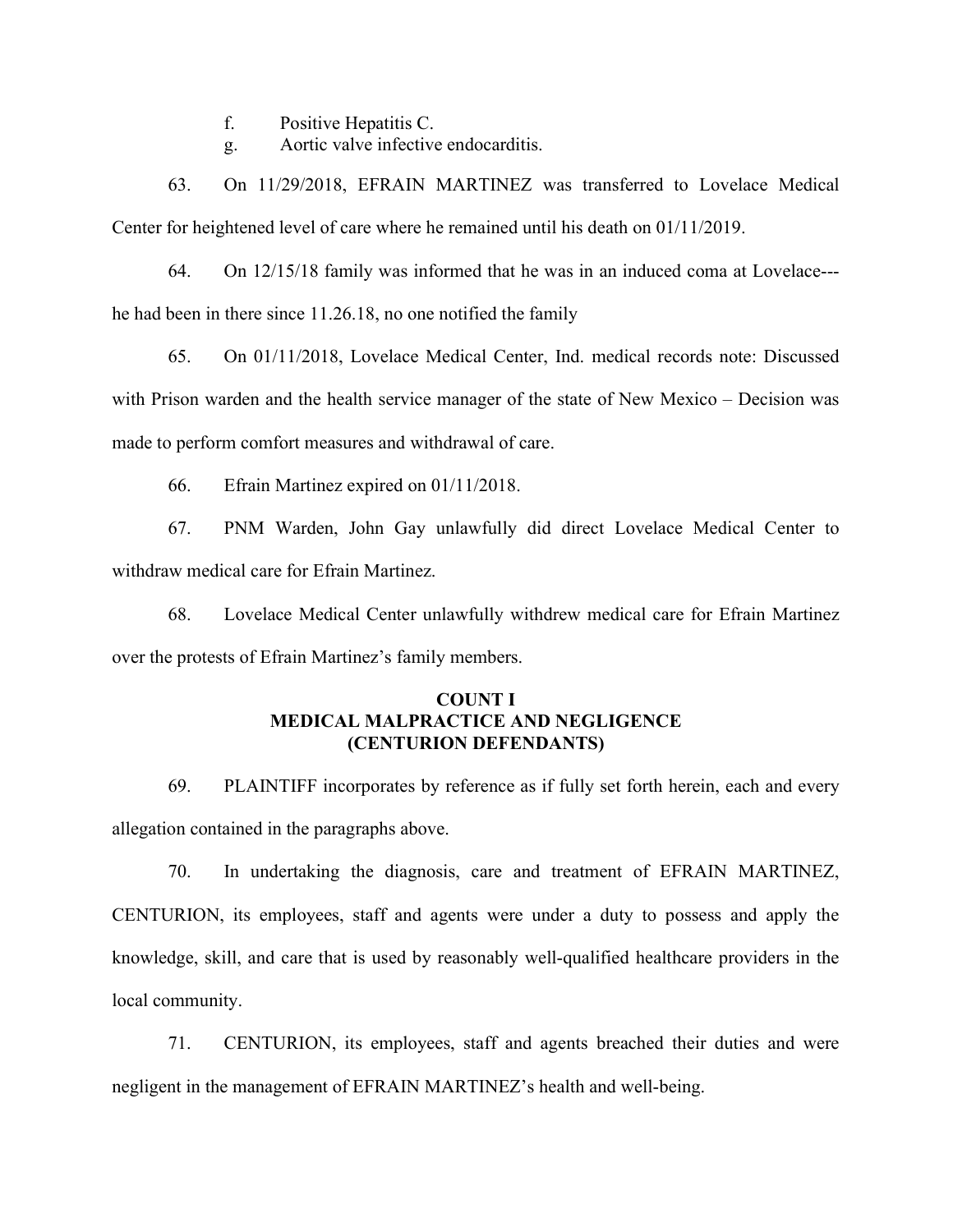72. CENTURION's negligence, errors, acts and omissions include, but are not limited

to:

a. Failure to establish, maintain and enforce infection control guidelines and standards;

b. Failure to evaluate, treat and manage EFRAIN MARTINEZ's medical condition.

c. Failure to take the reasonable steps to acquire proper treatment of EFRAIN MARTINEZ;

d. Failure to refer EFRAIN MARTINEZ to appropriate specialists or ER in a timely manner;

e. Failure to develop, employ, and follow appropriate policies and procedures with regard to the assessment, treatment, and management of emergent heart infection;

f. Failure to provide EFRAIN MARTINEZ with necessary and proper pain management; and

g. Failure to protect and preserve the health of EFRAIN MARTINEZ.

73. As a direct and proximate result of the negligent acts and omissions CENTURION, its employees, staff and agents, EFRAIN MARTINEZ suffered a rapid and significant deterioration in his health ending in death, along with consequent physical, emotional, and psychological pain and suffering not presently determinable, but to be proven at the time of trial.

74. CENTURION, its employees, staff and agent's failures to assess, treat and manage EFRAIN MARTINEZ's emergent heart infection was reckless and wanton with utter disregard for the safety and welfare of EFRAIN MARTINEZ, for which PLAINTIFF is entitled to punitive damages.

# COUNT II MEDICAL NEGLIGENCE (NMCD DEFENDANTS)

75. PLAINTIFF incorporates by reference as if fully set forth herein, each and every allegation contained in the paragraphs above.

76. The medical grievance process is intended as a safeguard for inmate health in the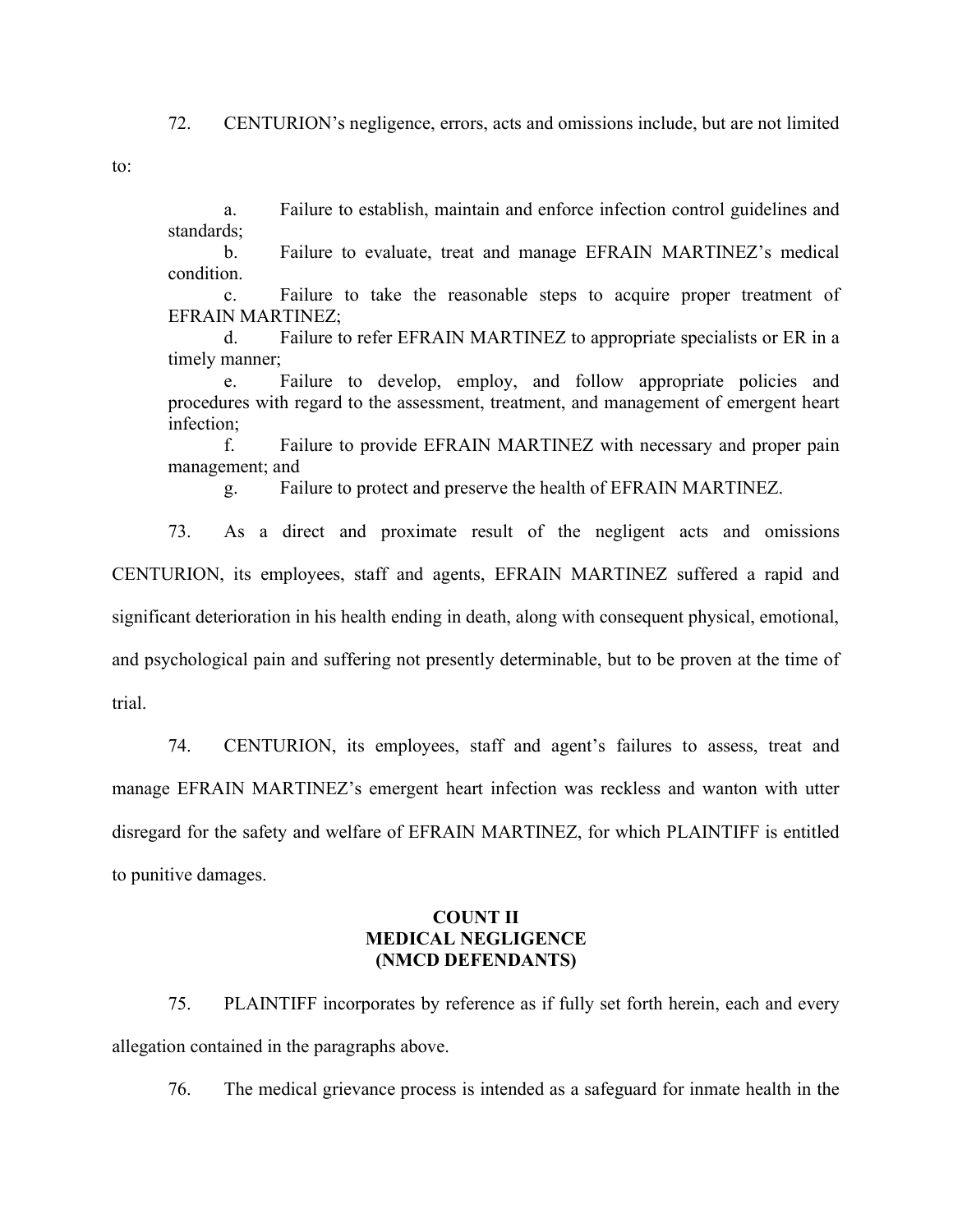event of inadequate health care.

77. NMCD routinely denies inmate medical grievances not having found in favor of an inmate during the entire term of the GSC with Centurion.

78. NMCD's routine denial of inmate medical grievances created fertile ground for gross and extreme medical neglect at the hand of Centurion and MHM.

79. NMCD's routine denial of medical grievances contributed to the death of EFRAIN MARTINEZ.

80. NMCD is in charge of enforcement of the terms of the medical services contract which creates standards and obligations for CENTURION's delivery of medical services.

81. NMCD has failed to enforce important provisions of the GSC which led directly to the gross medical neglect, intentional and deliberate withholding of medical care and the consequent death of EFRAIN MARTINEZ.

82. NMCD is solely responsible for the administration and enforcement of medical care standards in NMCD facilities.

83. NMCD determined not to enforce the NCCHC standards and ceased seeking NCCHC accreditation during the term of the GSC with Centurion.

84. NMCD determined not to enforce the ACA standards.

85. NMCD allowed ACA accreditation for its facilities to lapse under the medical care of CENTURION.

86. NMCD's indifference to national standards for the constitutionally acceptable medical care of inmates and NMCD's allowance of CENTURION to provide services fall below constitutional standards led directly to the gross medical neglect, intentional and deliberate withholding of medical care and the consequent harm to EFRAIN MARTINEZ.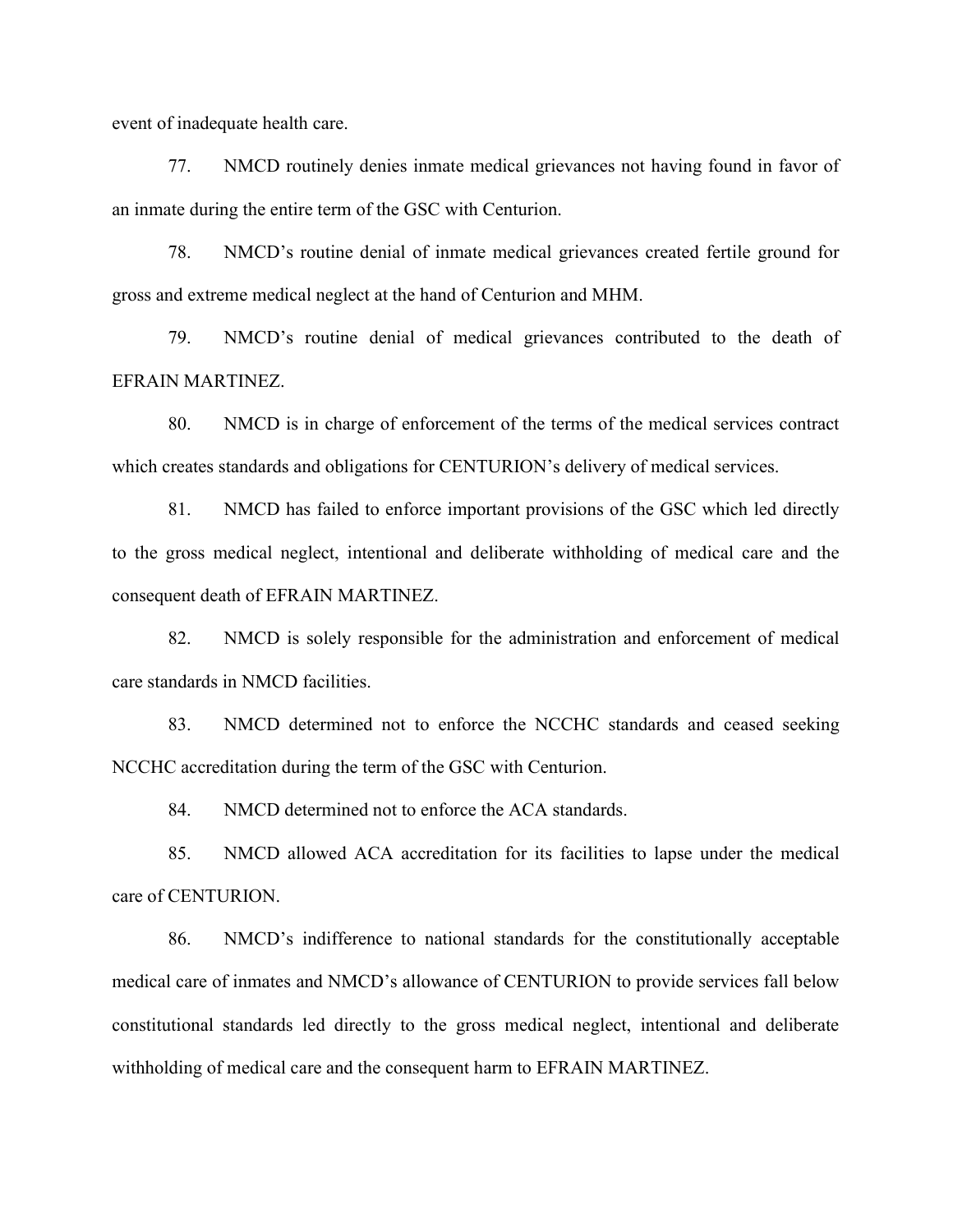87. NMCD is solely responsible for providing adequate health care to those it incarcerates, and to protect those inmates from risks associated with increased risks of infection or other medical emergencies.

88. As evidenced by seven (7) concurrent osteomyelitis cases, one of which occurred at PNM,

89. With this elevated risk of harm, NMCD has an increased duty of care to these vulnerable inmates.

90. NMCD maintains clinical oversight of its contractor's medical decision-making and health services operation.

91. NMCD must enforce the GSC and/or terminate independent contractors if the care provided does not meet NMCD, ACA or NCCHC standards or constitutional definitions of adequate health care.

92. NMCD did not enforce the GSC or take proper enforcement actions against CENTURION, resulting in inadequate healthcare to its inmates.

93. NMCD unlawfully directed Lovelace Medical Center to withdraw medical care for Efrain Martinez.

94. NMCD was intimately involved in the medical care and the withdrawal of medical care form Efrain Martinez.

95. As a result of the foregoing, EFRAIN MARTINEZ has suffered serious and permanent physical injuries, pain and suffering, and severe psychological and emotional distress, for which PLAINTIFF is entitled to damages.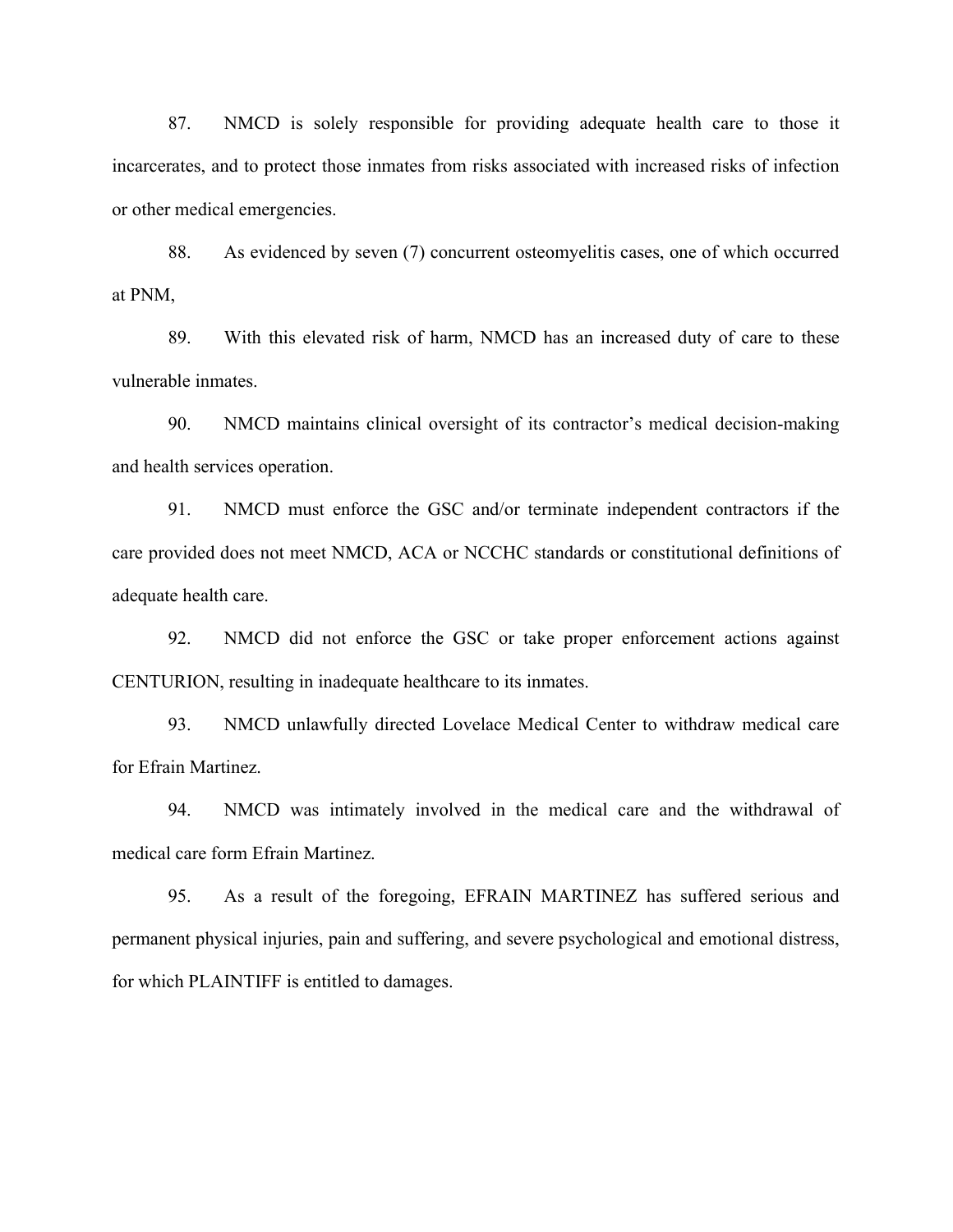### COUNT III **NEGLIGENCE** (All Defendants)

96. PLAINTIFF incorporates by reference as if fully set forth herein, each and every allegation contained in the paragraphs above.

97. NMCD DEFENDANTS negligently failed to oversee CENTURION in the provision of medical care to NMCD inmates, which contributed to EFRAIN MARTINEZ's injuries.

98. NMCD DEFENDANTS failed to take corrective action against CENTURION in clear face of recurrent and consistent negligent and reckless medical care to NMCD inmates, which contributed to EFRAIN MARTINEZ's injuries.

99. NMCD and CENTURION are entrusted with the medical care of New Mexico inmates who have no other source of medical care.

100. CENTURION's medical staff at PNM lacked sufficient expertise to assess, treat and manage EFRAIN MARTINEZ's health conditions.

101. CENTURION has a duty under the GSC, ACA and NCCHC to properly refer EFRAIN MARTINEZ to be seen by a physician who could effectively treat him.

102. NMCD DEFENDANTS negligently failed to enforce critical terms of the GSC, including but not limited to, failure to compel PNM and/or CENTURION to obtain accreditation by the ACA and NCCHC which contributed to EFRAIN MARTINEZ's death.

103. NMCD DEFENDANTS negligently failed to ensure that CENTURION hire, train and supervise its medical providers, staff, employees and agents.

104. NMCD DEFENDANTS negligently failed to ensure that CENTURION hire competent medical providers, employees, staff and agents.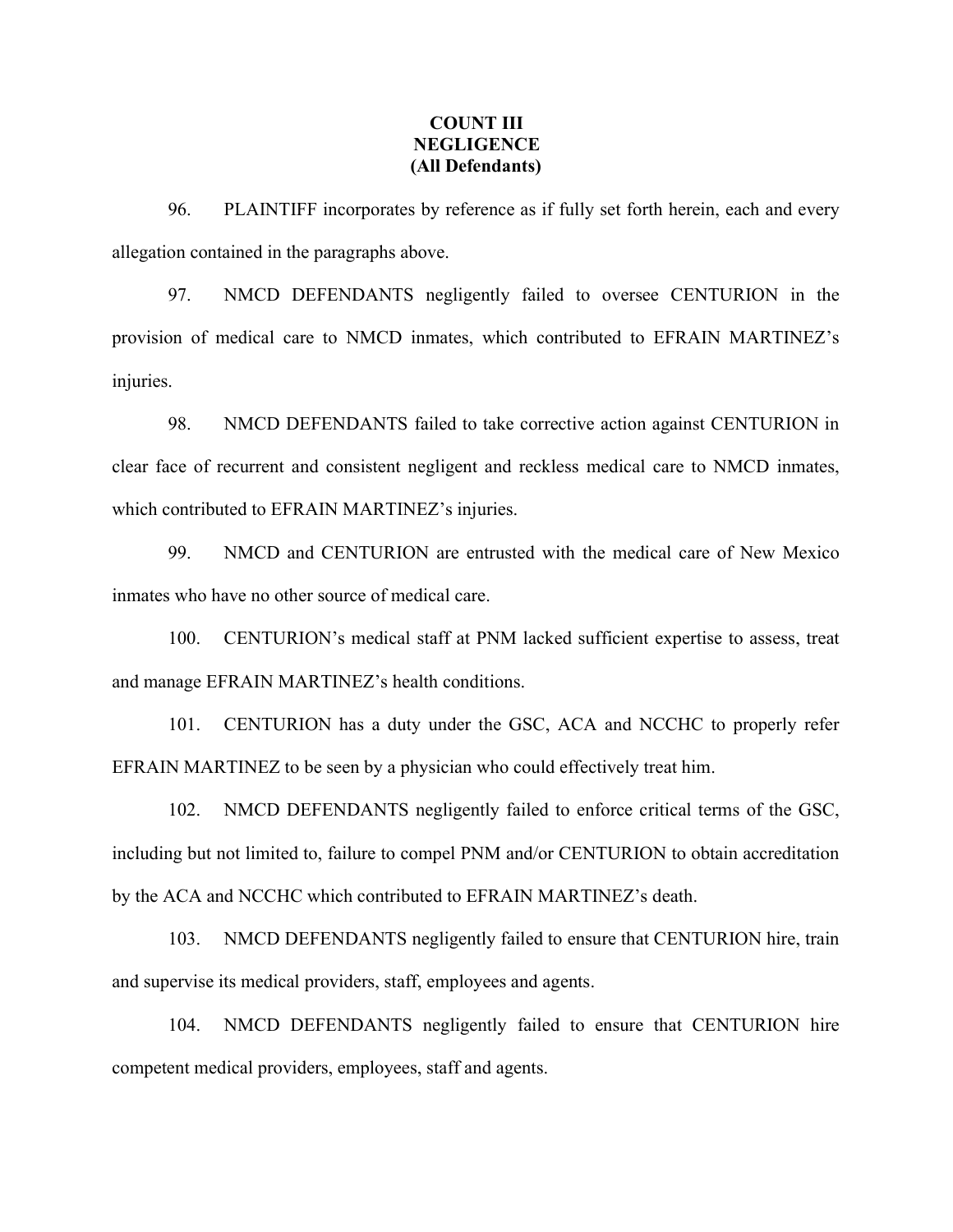105. NMCD DEFENDANTS negligently, intentionally and knowingly interfered in the inmate grievance process with a pattern and practice of routine denial of medical grievances without due consideration of the facts and circumstances of the grievances, which contributed to EFRAIN MARTINEZ's injuries.

106. NMCD DEFENDANTS negligently failed to hold CENTURION to standards and guidelines of the ACA or NCCHC.

107. NMCD DEFENDANTS negligently failed to hold CENTURION to the medical standard of care established under New Mexico law, which contributed to EFRAIN MARTINEZ's injuries.

108. NMCD DEFENDANTS negligently failed to establish or enforce any standards at all for CENTURION's provision of proper, necessary and competent medical care to NMCD inmates.

109. NMCD has a duty to operate PNM in a safe and reasonably prudent manner.

110. This duty includes following and enforcing NMCD procedures in place to protect inmates' health and their access to healthcare.

111. As evidenced by seven (7) concurrent osteomyelitis cases, one of which occurred at PNM, prisoners incarcerated at PNM face an elevated risk of harm from infection.

112. With this elevated risk of harm, NMCD has an increased duty of care to these vulnerable inmates.

113. NMCD has not addressed this increased risk of harm, even though NMCD policies and procedures explicitly provide for the care of inmates in need of medical treatment.

114. As such, NMCD has negligently operated PNM, a public facility in which it incarcerated New Mexicans.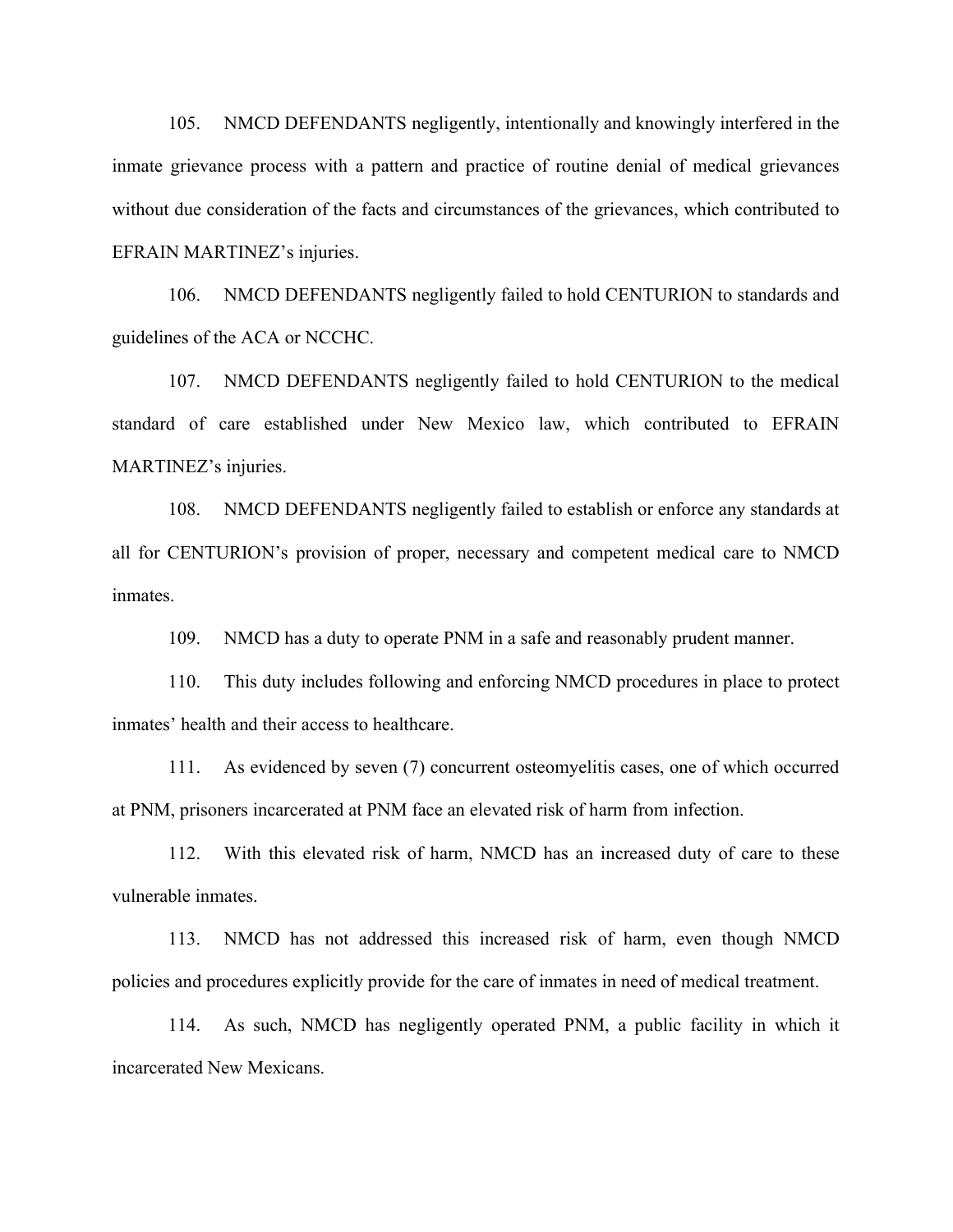115. NMCD has created a risk to all inmates at PNM, as all inmates are owed adequate healthcare.

116. As a result of the foregoing, EFRAIN MARTINEZ has suffered serious and permanent physical injuries, pain and suffering, and severe psychological and emotional distress, for which PLAINTIFF is entitled to damages.

# COUNT IV NEGLIGENT OPERATION OF A MEDICAL FACILITY (CENTURION DEFENDANTS)

117. PLAINTIFF incorporates by reference as if fully set forth herein, each and every allegation contained in the paragraphs above.

118. CENTURION is entrusted with the medical care of inmates who have no other source of medical care by contract with the State of New Mexico and NMCD.

119. CENTURION employees, staff and agents were unqualified to care for EFRAIN MARTINEZ, and yet refused to refer EFRAIN MARTINEZ to specialists.

120. CENTURION DEFENDANTS were negligent in failing to properly assess, treat and manage EFRAIN MARTINEZ's emergent heart infection.

121. CENTURION DEFENDANTS were negligent in failing to properly refer EFRAIN MARTINEZ to be seen by a physician who could effectively treat EFRAIN MARTINEZ.

122. By failing to either: (1) properly treat EFRAIN MARTINEZ's medical conditions, or (2) properly refer EFRAIN MARTINEZ to be seen by a physician who could effectively treat EFRAIN MARTINEZ, CENTURION DEFENDANTS breached their duty to medically treat EFRAIN MARTINEZ in a reasonably prudent manner.

123. Such conduct amounts to negligence in running a prison medical facility.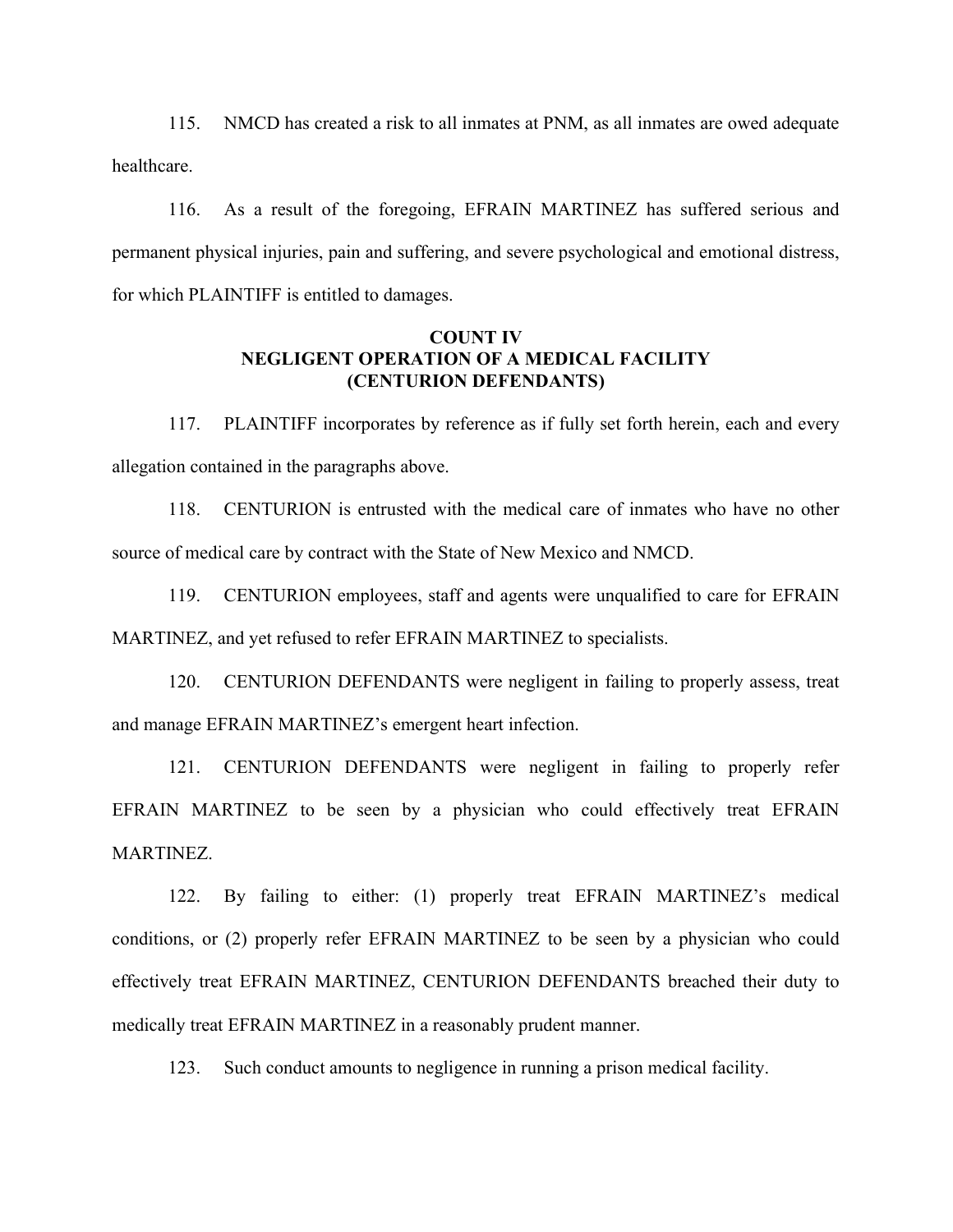124. Such conduct amounts to negligence in the treatment of EFRAIN MARTINEZ.

125. CENTURION had a duty to properly screen, supervise, educate, and train its employees regarding EFRAIN MARTINEZ and inmates with similar health conditions within the facility.

126. CENTURION had a duty to properly screen, supervise, educate, and train its employees regarding proper treatment of inmates with emergent infections.

127. CENTURION was bound by the GSC to obtain and maintain American Correctional Association (ACA) and National Commission on Correctional Health Care (NCCHC) accreditation under the terms of the GSC.

128. CENTURION has never sought, obtained or maintained either ACA or NCCHC accreditation for the medical facilities and services at PNM as required by the GSC.

129. CENTURION does not comply with ACA, NCCHC or New Mexico standards of medical care.

130. As a result of the foregoing, EFRAIN MARTINEZ has suffered damages and injuries including, but not limited to death, physical injuries, pain and suffering, and severe psychological and emotional distress, for which PLAINTIFF is entitled to damages.

131. The actions of CENTURION DEFENDANTS were negligent, willful, wanton, and in gross and reckless disregard for EFRAIN MARTINEZ's health and life entitling PLAINTIFF to punitive damages thereon.

### COUNT V NEGLIGENT OPERATION OF A MEDICAL FACILITY (NMCD DEFENDANTS)

132. PLAINTIFF incorporates by reference as if fully set forth herein, each and every allegation contained in the paragraphs above.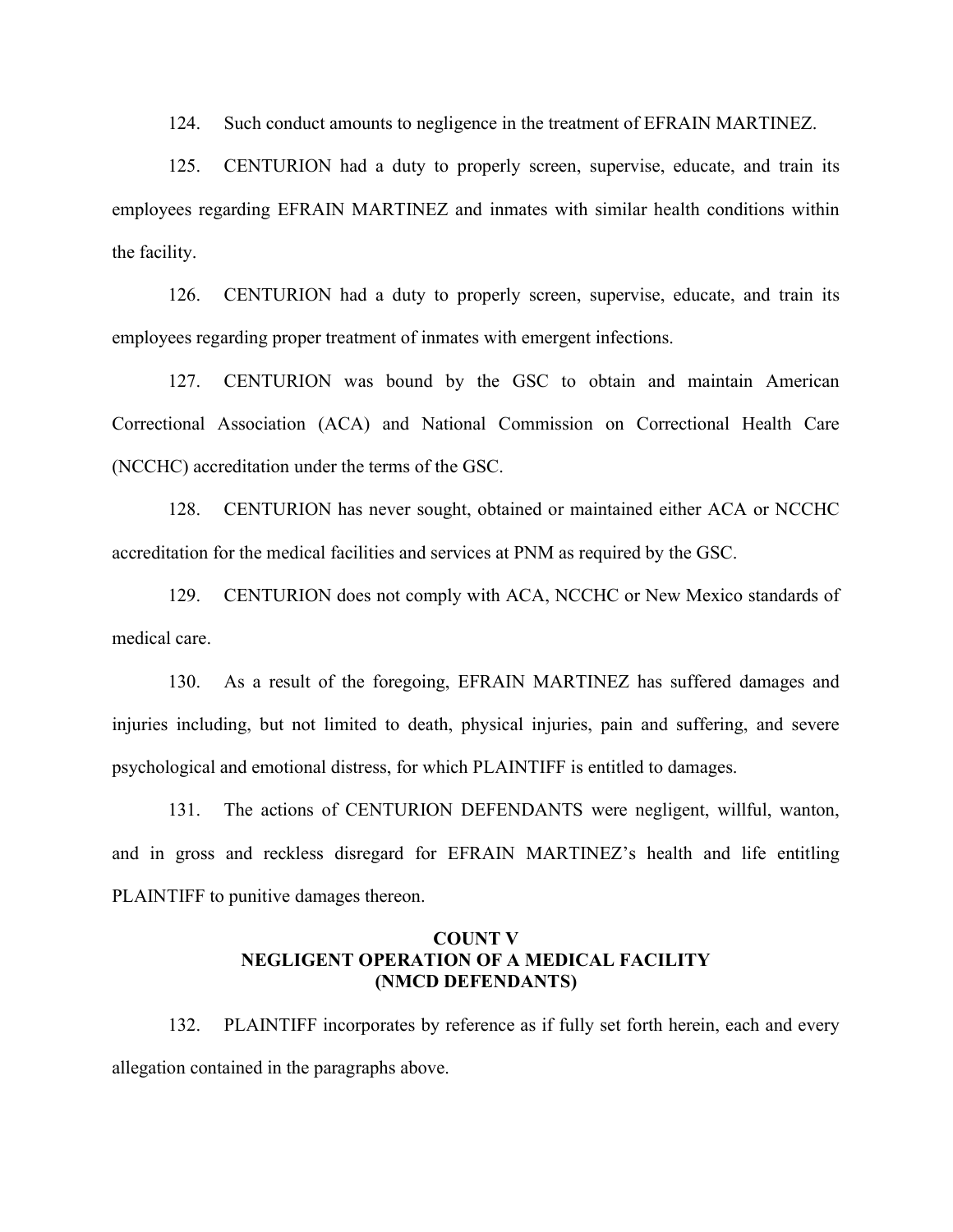133. NMCD has authority over all NMCD correctional facilities, including PNM.

134. NMCD has authority and control over the operation of all medical facilities within NMCD correctional facilities, including those within PNM.

135. NMCD is the contracting party to the GSC entered into between NMCD and CENTURION on June 1, 2016.

136. NMCD has sole authority, control and responsibility over the execution, implementation and enforcement of the GSC.

137. NMCD has allowed numerous serious breaches and violations of the GSC, ACA and NCCHC that led to the medical neglect of EFRAIN MARTINEZ.

138. NMCD and CENTURION are entrusted with the medical care of New Mexico inmates who have no other source of medical care.

139. CENTURION's medical staff at PNM lacked sufficient expertise to assess, treat and manage EFRAIN MARTINEZ's health conditions.

140. CENTURION has a duty under the GSC, ACA and NCCHC to properly refer EFRAIN MARTINEZ to be seen by a physician who could effectively treat him.

141. NMCD DEFENDANTS refused or otherwise failed to enforce these provisions of the GSC, ACA and NCCHC.

142. NMCD DEFENDANTS knew that CENTURION was not abiding by the terms of the GSC, ACA and NCCHC.

143. NMCD DEFENDANTS knew that CENTURION was not properly and adequately treating EFRAIN MARTINEZ's medical condition.

144. NMCD DEFENDANTS knew that CENTURION was not referring EFRAIN MARTINEZ to outside medical healthcare providers who could effectively and prudently treat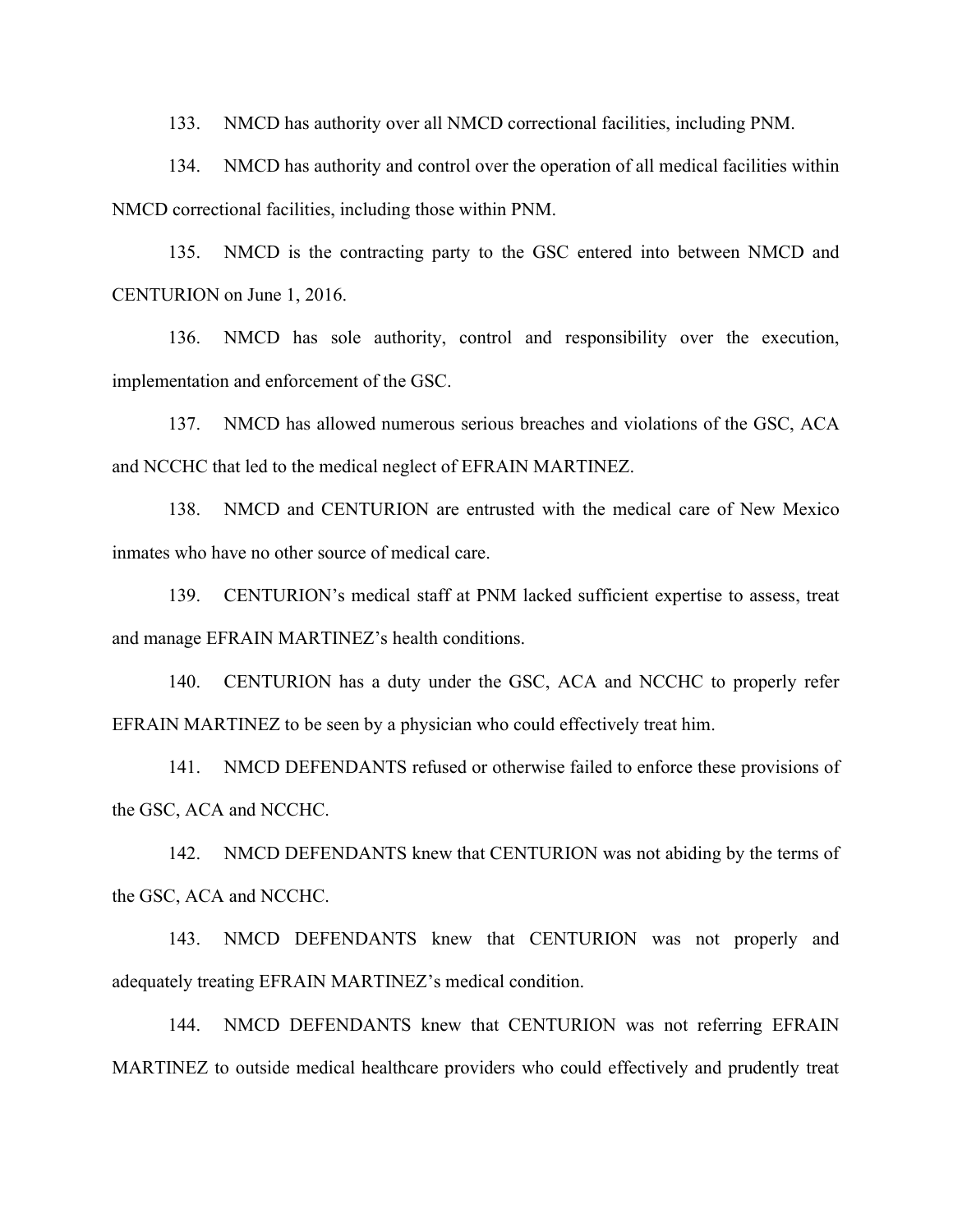him.

145. Such conduct amounts to negligence in running a medical facility.

146. Such conduct amounts to negligence in the treatment of EFRAIN MARTINEZ.

147. The actions of NMCD were negligent, willful, wanton, and in gross and reckless disregard for EFRAIN MARTINEZ's well-being.

148. NMCD DEFENDANTS have knowingly allowed, aided and abetted in CENTURION's failure to obtain and maintain ACA and NCCHC accreditation.

149. CENTURION has violated numerous provisions of ACA and NCCHC.

150. NMCD DEFENDANTS have taken no action to correct these violations or otherwise hold CENTURION to ACA, NCCHC or New Mexico medical standards of care.

151. NMCD DEFENDANTS have been complicit in the failure to adhere to the basic constitutional correctional health care set forth by the NCCHC through NMCD's failure to enforce the GSC.

152. NMCD DEFENDANTS have knowingly allowed and been complicit in the violation of the ACA and NCCHC minimum mandatory standards.

153. NMCD DEFENDANTS have failed to properly maintain oversight and enforcement of the GSC.

154. NMCD DEFENDANTS failed to implement an electronic medical records system (EMR) in violation of its own duties under the GSC:

a. By the terms of the GSC, NMCD was to work with Centurion for the implementation of an electronic medical records (EMR) system

b. EMR is important for the treatment and care of patients, including inmates.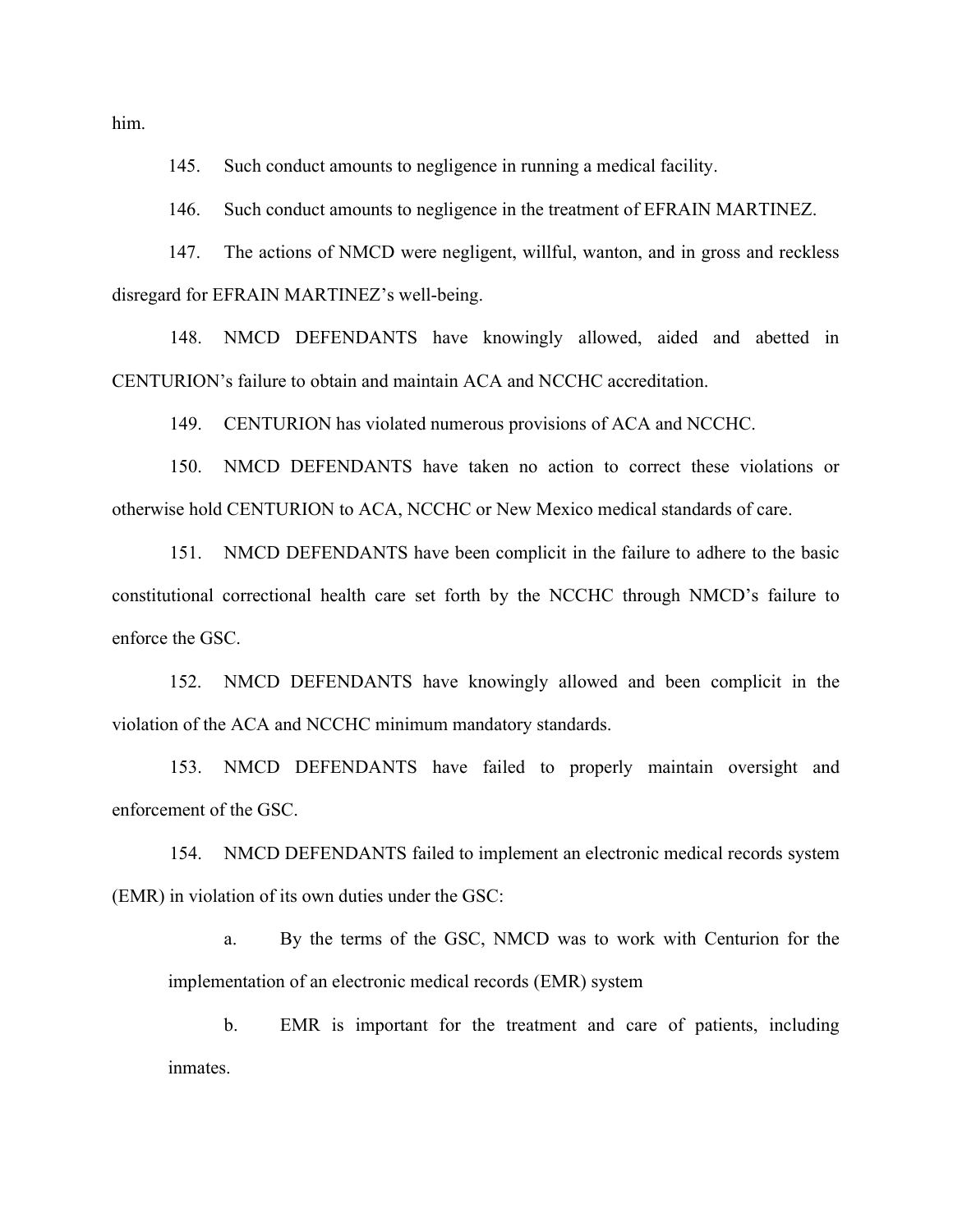c. EMR ensures continuity of care and helps to greatly reduce medical error and oversight.

d. NMCD failed to implement an EMR thus endangering the health of inmates, including Efrain Martinez.

155. NMCD is solely responsible for providing adequate health care to those it incarcerates, and to protect those inmates from risks associated with increased risks of infection or other medical emergencies.

156. As evidenced by seven (7) concurrent highly dangerous osteomyelitis infection cases, including one death case, one of which occurred at PNM, prisoners incarcerated at PNM face an elevated risk of harm from infection.

157. With this elevated risk of harm, NMCD has an increased duty of care to these vulnerable inmates.

158. NMCD maintains clinical oversight of its contractor's medical decision-making and health services operation.

159. NMCD must enforce the GSC and/or terminate independent contractors if the care provided does not meet NMCD, ACA or NCCHC standards or constitutional definitions of adequate health care.

160. NMCD did not enforce the GSC or take proper enforcement actions against CENTURION, resulting in inadequate healthcare to its inmates.

161. The failures of NMCD DEFENDANTS led to serious and permanent harm to PLAINTIFF.

162. As a result of the foregoing, EFRAIN MARTINEZ suffered serious and permanent physical injuries, pain and suffering, and severe psychological and emotional distress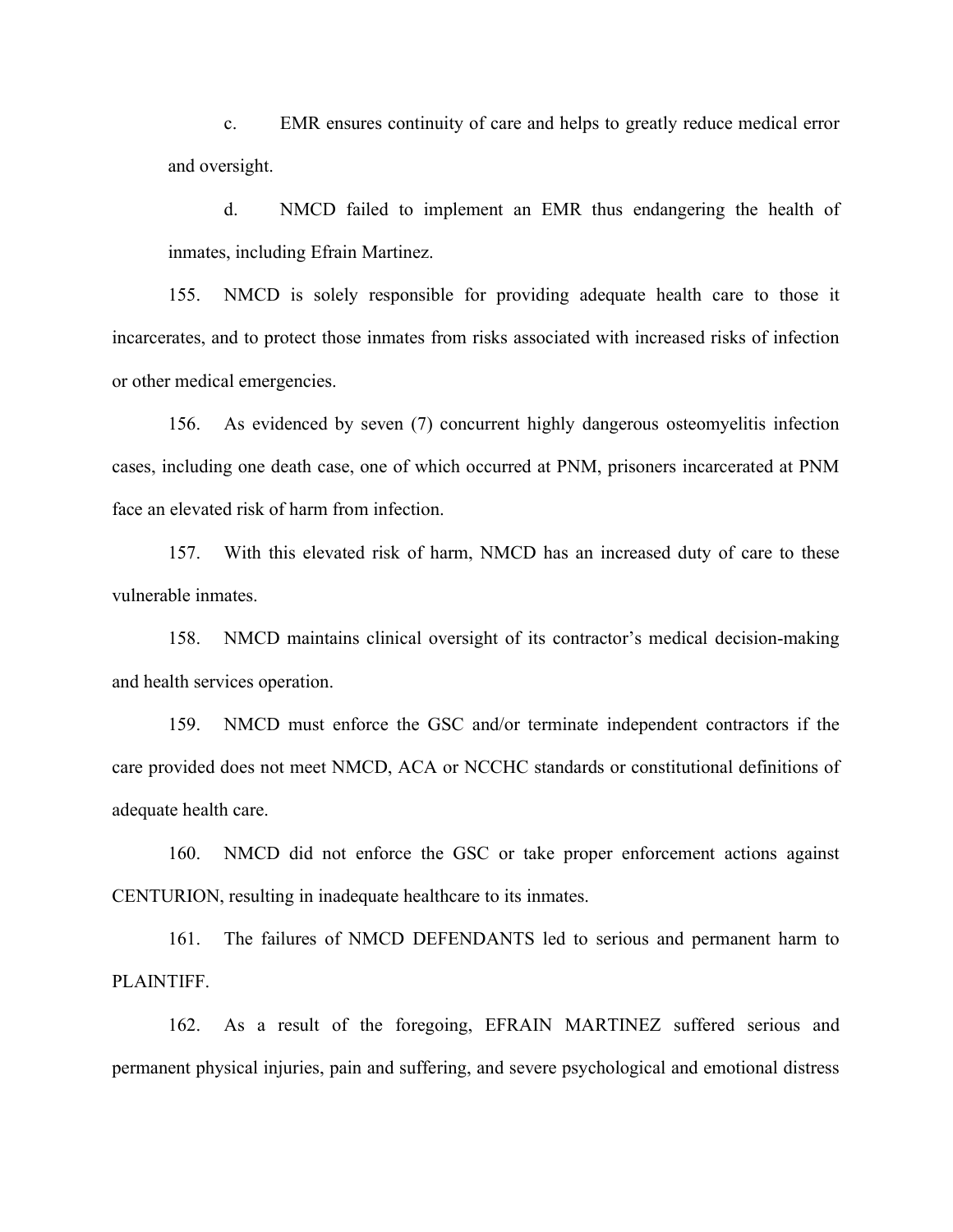for which PLAINTIFF is entitled to damages.

# COUNT VI NEGLIGENT HIRING, TRAINING AND SUPERVISION (CENTURION DEFENDANTS and MHM DEFENDANTS)

163. PLAINTIFF incorporates by reference as if fully set forth herein, each and every allegation contained in the paragraphs above.

164. CENTURION and MHM had a duty to properly screen, supervise, educate, and train its employees regarding proper treatment of inmates with emergent infections.

165. Centurion had no policies and procedures of its own, despite numerous representations to the contrary, that addressed prevention, treatment and management of emergent infections.

166. On information and belief, CENTURION and MHM failed to properly train and supervise its employees, contractors, or agents in such a manner to properly and adequately assess, treat and manage EFRAIN MARTINEZ's emergent heart infection.

167. CENTURION is bound by the GSC to obtain and maintain American Correctional Association (ACA) and National Commission on Correctional Health Care (NCCHC) accreditation under the terms of the GSC.

168. CENTURION has not established any standards for medical care.

169. CENTURION has not trained or supervised its employees, staff and agents in any standards of medical care.

170. CENTURION and MHM' negligent hiring, training and supervision were the proximate cause of EFRAIN MARTINEZ's injuries and damages for which PLAINTIFF is entitled to damages for the wrongful death of EFRAIN MARTINEZ, including all related injuries including, but not limited to, physical injuries, pain and suffering, and severe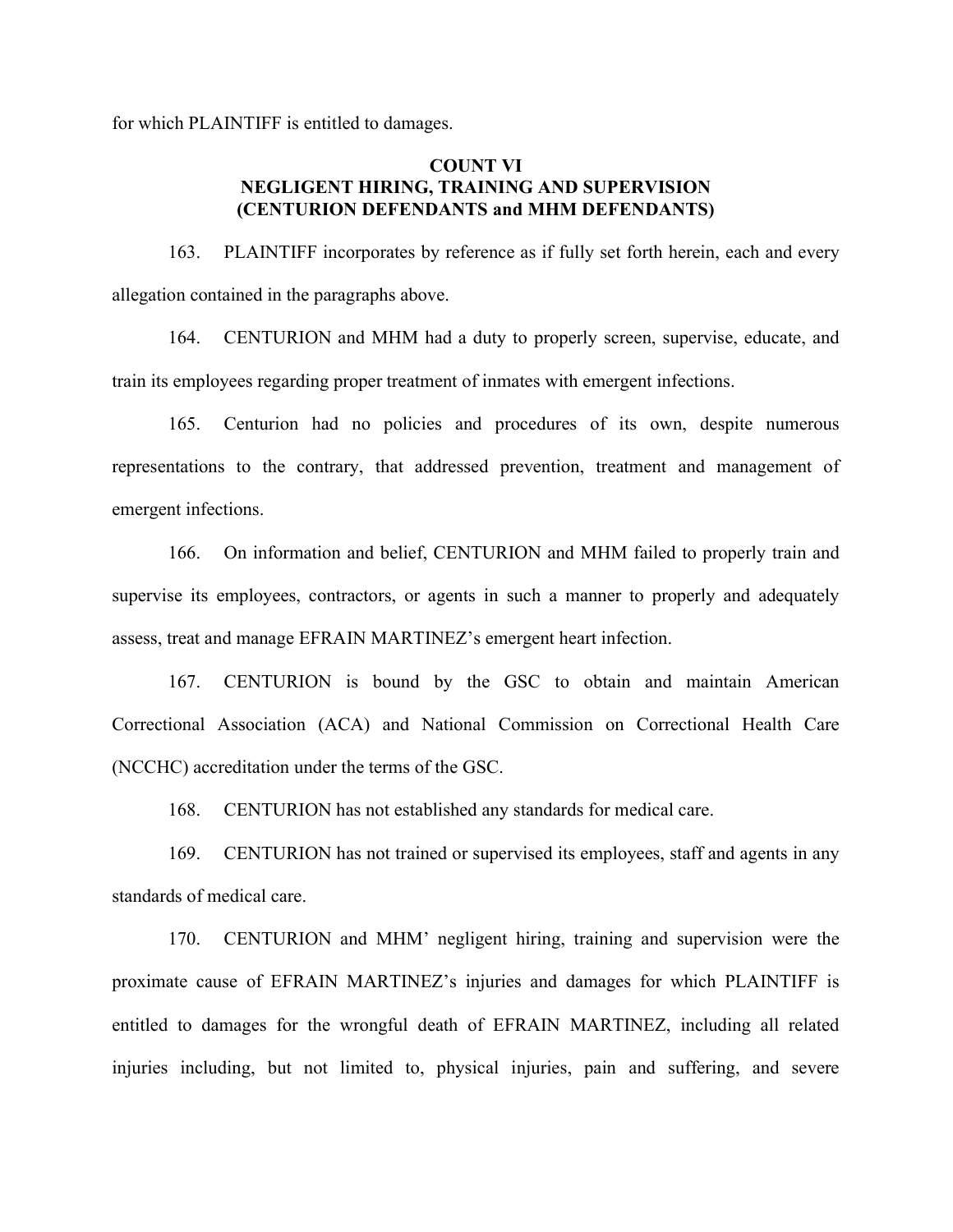psychological and emotional distress.

171. CENTURION and MHM's negligent hiring, training and supervision was willful, deliberate and in wanton disregard for the health and safety of EFRAIN MARTINEZ.

172. PLAINTIFF is entitled to recovery for EFRAIN MARTINEZ's injuries and damages including, but not limited to, physical injuries, pain and suffering, and severe psychological and emotional distress.

173. PLAINTIFF is entitled to punitive damages against CENTURION and MHM.

# COUNT VII INTENTIONAL INFLICTION OF EMOTIONAL DISTRESS (CENTURION DEFENDANTS)

174. PLAINTIFF incorporates by reference as if fully set forth herein, each and every allegation contained in the paragraphs above.

175. CENTURION DEFENDANTS intentionally denied EFRAIN MARTINEZ proper and necessary medical care for his emergent heart infection.

176. CENTURION DEFENDANTS failed to take action to provide proper medical care despite numerous sick calls and/or grievances thereon.

177. The conduct of CENTURION DEFENDANTS was extreme, outrageous and intentional.

178. EFRAIN MARTINEZ suffered severe emotional distress as a result of the conduct of DEFENDANTS.

179. As a result of the foregoing, EFRAIN MARTINEZ has suffered death along with consequent pain and suffering, and severe psychological and emotional distress, for which PLAINTIFF is entitled to damages, including punitive damages.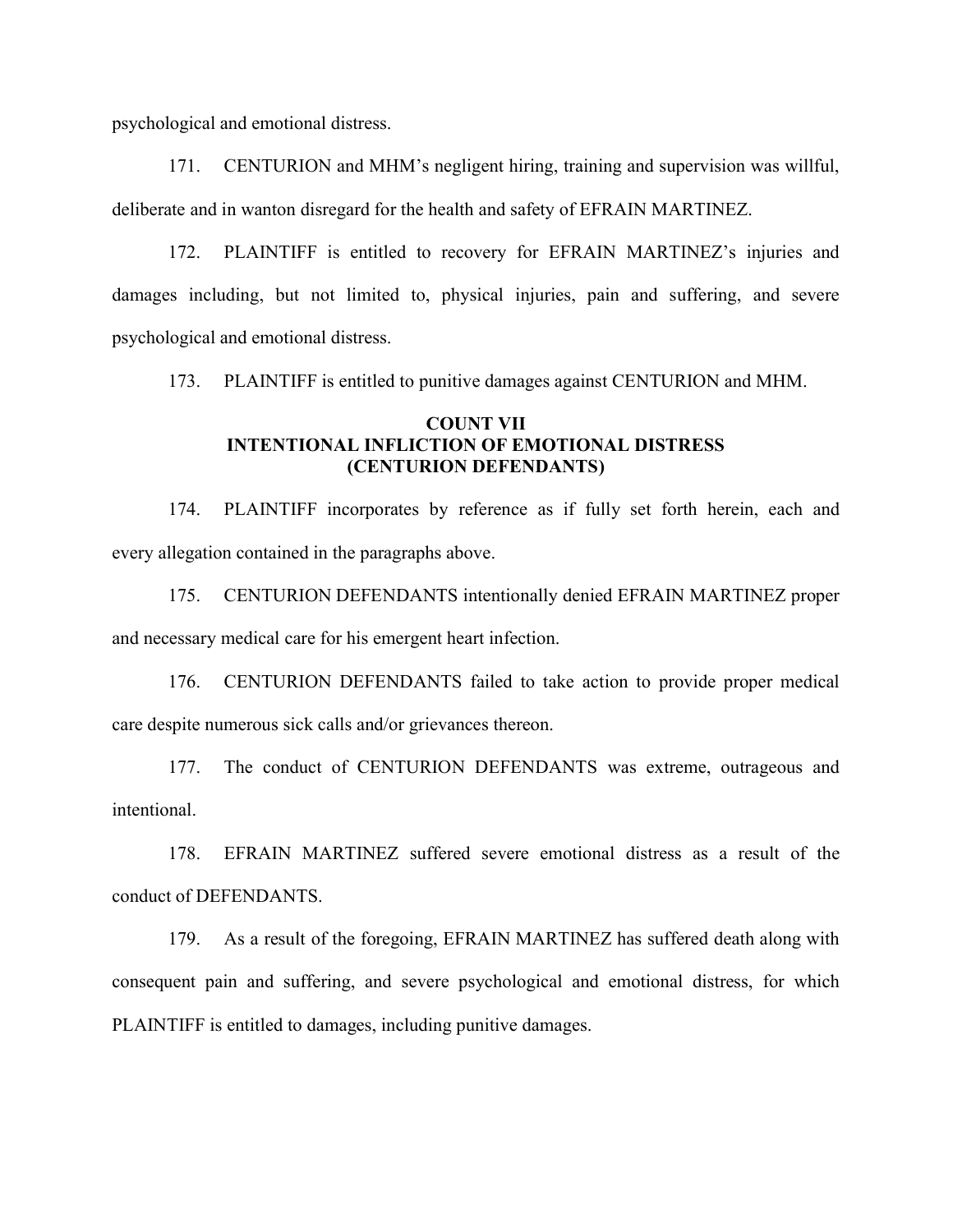## COUNT IX NEGLIGENCE PER SE (CENTURION, MHMHP and NMCD)

180. PLAINTIFF incorporates by reference as if fully set forth herein, each and every allegation contained in the paragraphs above.

181. NMSA § 33-2-1 states that "The corrections division [corrections department] shall adopt such rules concerning all prisoners committed to the penitentiary as shall best accomplish their confinement and rehabilitation."

182. By the terms of the GSC, ACA and NCCHC standards were to be adopted by NMCD and CENTURION in addition to internal NMCD regulations.

183. NMCD DEFENDANTS and CENTURION DEFENDANTS knowingly and willfully chose not to abide by the ACA or NCCHC standards of care for the medical services and facilities at NMCD correctional facilities.

184. CENTURION DEFENDANTS' multiple and persistent violations of mandatory medical care standards in the care of EFRAIN MARTINEZ were willful, deliberate and in wanton disregard for the health and safety of EFRAIN MARTINEZ for which punitive damages are appropriate.

# COUNT X CIVIL CONSPIRACY (All Defendants)

185. PLAINTIFF incorporates by reference as if fully set forth herein, each and every allegation contained in the paragraphs above.

186. The facts illustrated above show a conspiracy on the part of CENTURION DEFENDANTS, MHM DEFENDANTS and NMCD DEFENDANTS to deny EFRAIN MARTINEZ necessary, proper and constitutionally minimal medical care.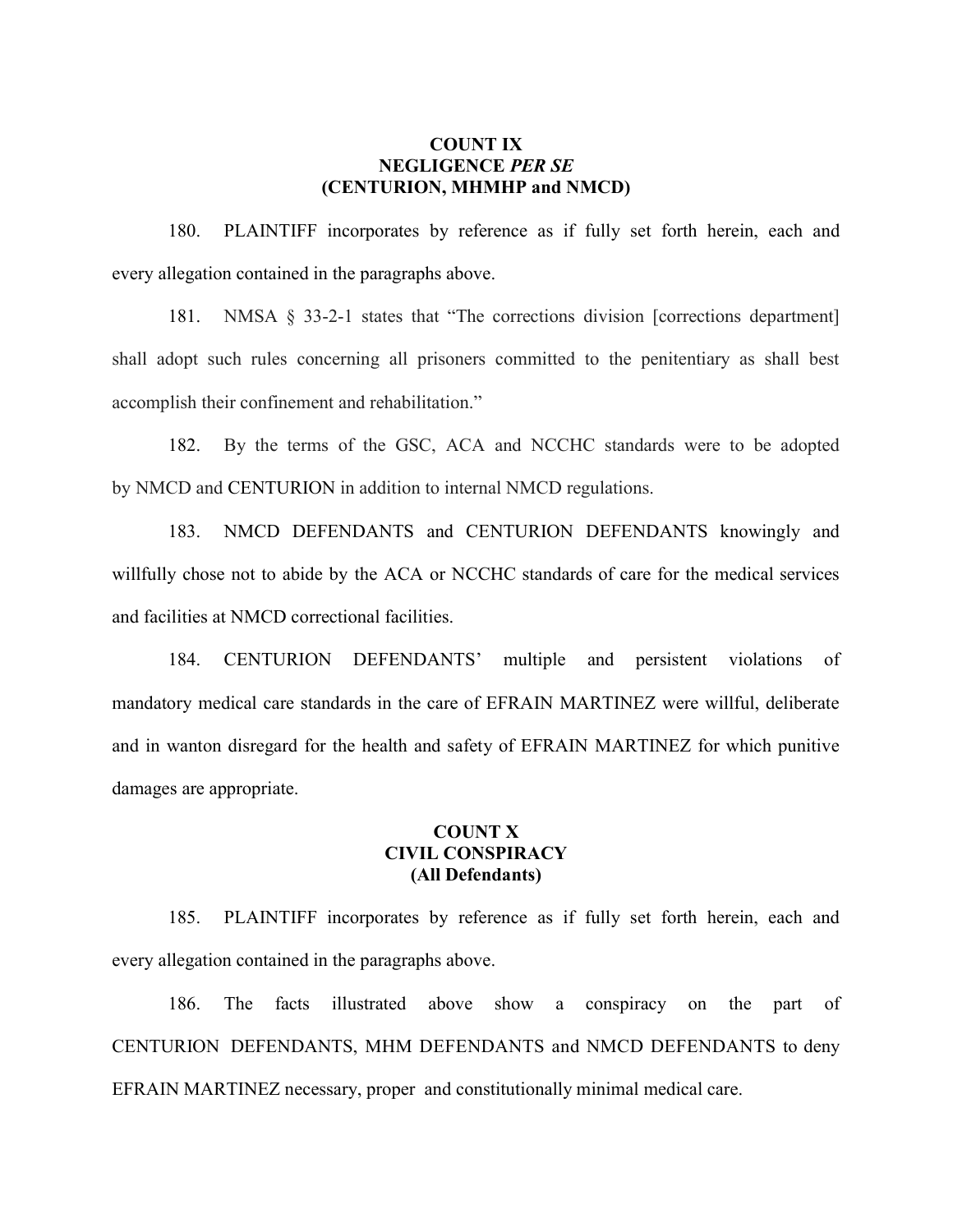187. As a result of said conspiracy, EFRAIN MARTINEZ suffered death along with severe physical and emotional distress as a result of the conduct of said conspiracy.

188. PLAINTIFF is entitled to recovery for EFRAIN MARTINEZ's injuries and damages, including but not limited to, wrongful death along with consequent physical injuries, pain and suffering, and severe psychological and emotional distress.

189. PLAINITFF is entitled to damages, including punitive damages, against CENTURION, MHM AND NMCD DEFENDANTS.

190. There is no Tort Claims Act waiver for civil conspiracy for NMCD, this does not preclude conspiracy counts against Centurion and/or MHM Defendants.

191. PLAINTIFF is entitled to punitive damages against CENTURION and MHM DEFENDANTS.

### COUNT XII RESPONDEAT SUPERIOR AND AGENCY (CENTURION DEFENDANTS and MHM DEFENDANTS)

192. PLAINTIFF incorporates by reference as if fully set forth herein, each and every allegation contained in the paragraphs above.

193. CENTURION is responsible to EFRAIN MARTINEZ under the doctrine of respondeat superior for the conduct of its employees, staff and agents.

194. CENTURION is responsible to EFRAIN MARTINEZ under the doctrine of agency for the conduct of its employees, staff and agents.

# COUNT XIII RESPONDEAT SUPERIOR AND AGENCY (NMCD)

195. PLAINTIFF incorporates by reference as if fully set forth herein, each and every allegation contained in the paragraphs above.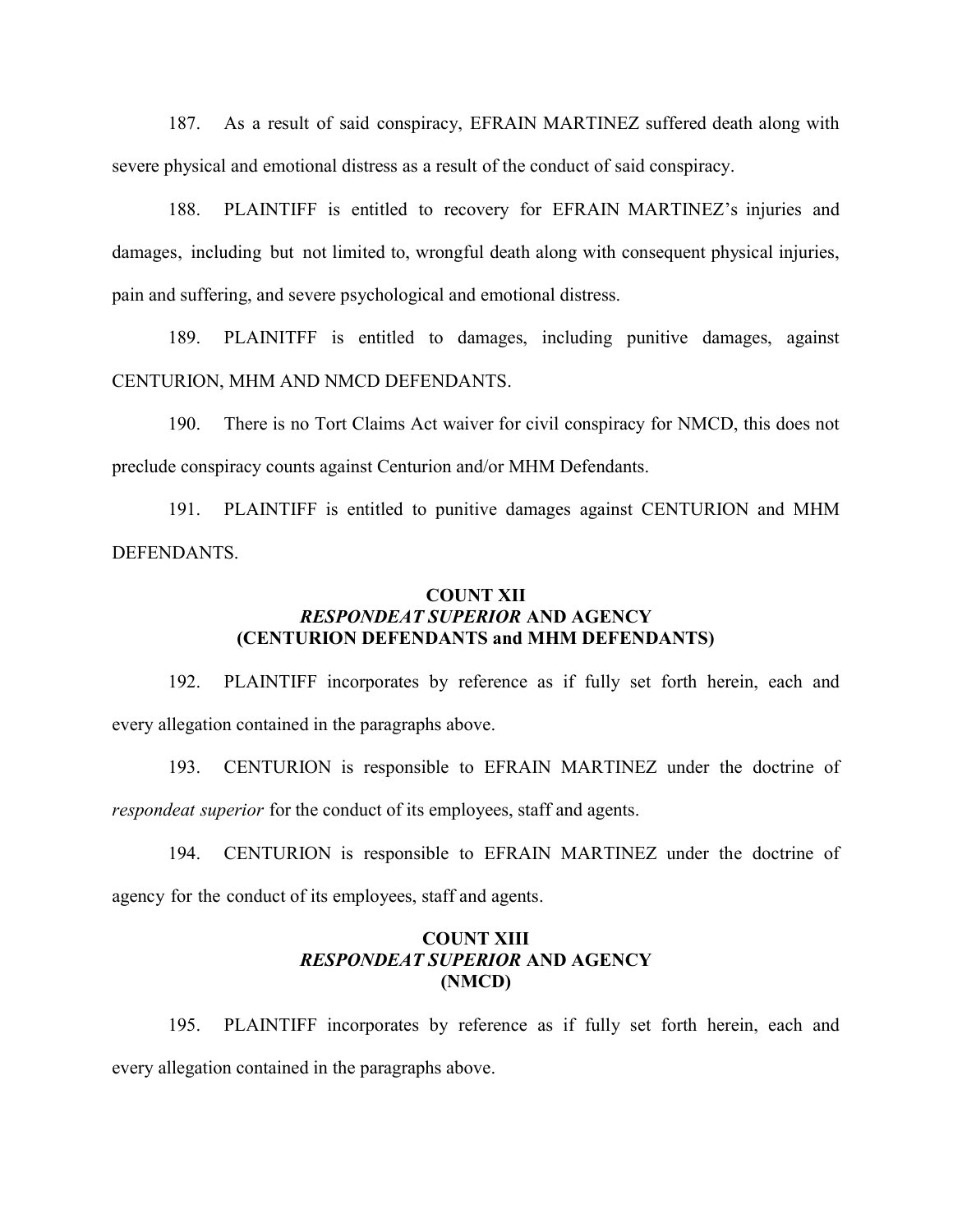196. NMCD is responsible to EFRAIN MARTINEZ under the doctrine of respondeat superior for the conduct of its employees, staff and agents.

197. NMCD is responsible to EFRAIN MARTINEZ under the doctrine of agency for the conduct of its employees, staff and agents.

# COUNT XIV RES IPSA LOQUITUR (CENTURION DEFENDANTS and MHMHP DEFENDANTS)

198. PLAINTIFF incorporates by reference as if fully set forth herein, each and every allegation contained in the paragraphs above.

199. The injuries and damages suffered by EFRAIN MARTINEZ were proximately caused by wanton, willful and reckless actions and inactions CENTURION DEFENDANTS and NMCD DEFENDANTS.

200. It was CENTURION's responsibility to manage and control their medical staff and the care and treatment of EFRAIN MARTINEZ.

201. The events causing the injuries and damages to EFRAIN MARTINEZ were of a kind which would not ordinarily occur in the absence of negligence on the part of CENTURION DEFENDANTS.

202. The doctrine of res ipsa loquitur is applicable as a theory of negligence, causation and damages in this case and appropriately pled herein.

203. PLAINTIFF is entitled to recovery for EFRAIN MARTINEZ's injuries and damages, including but not limited to, physical injuries, pain and suffering, severe psychological and emotional distress and death.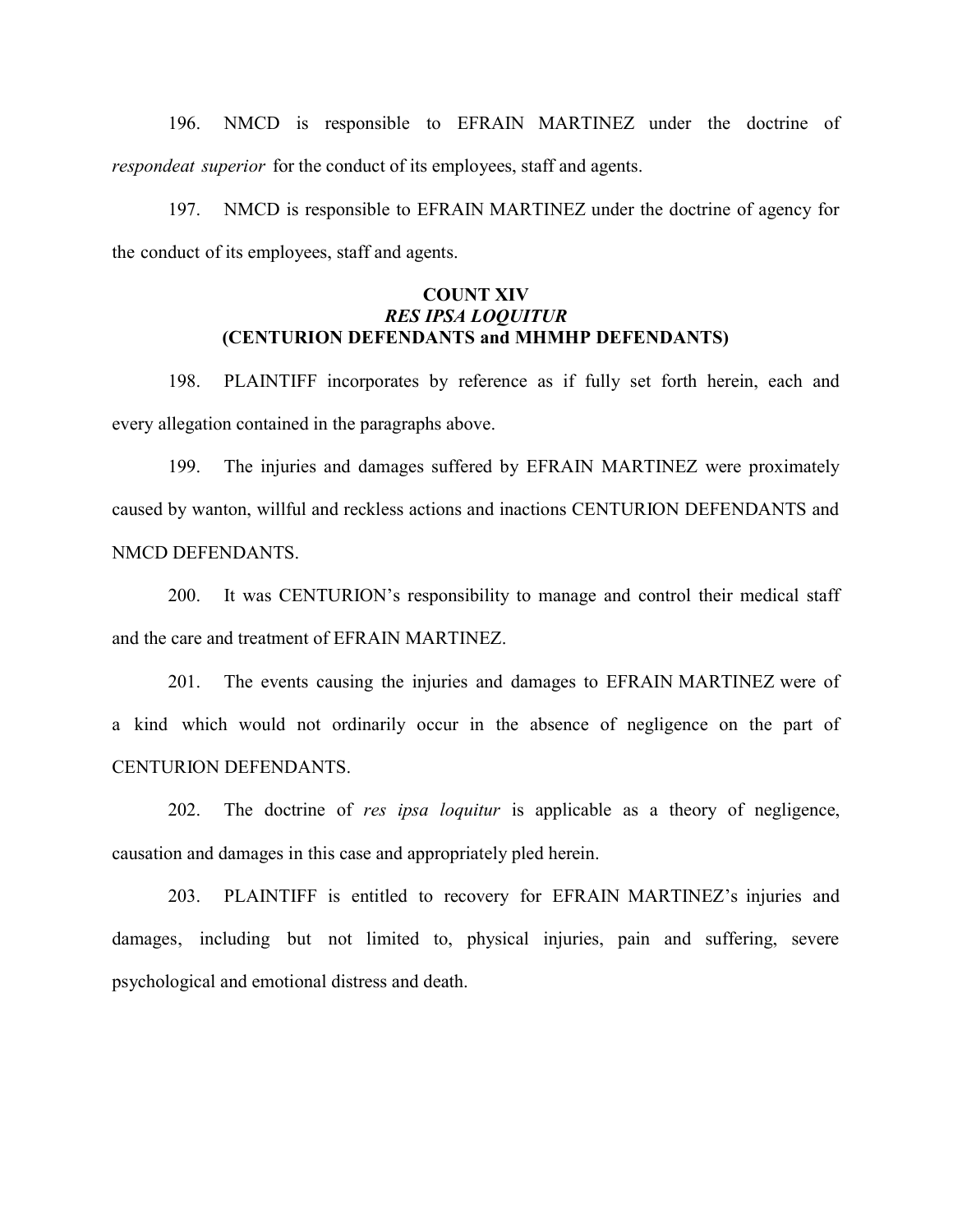204. PLAINTIFF is entitled to punitive damages against CENTURION and MHM DEFENDANTS.

# COUNT XV PUNITIVE DAMAGES (CENTURION DEFENDANTS and MHM DEFENDANTS)

205. PLAINTIFF incorporates by reference as if fully set forth herein, each and every allegation contained in the paragraphs above.

206. The acts and omissions complained of in the causes of action stated above, upon information and belief, are believed to be of such an egregious nature, in reckless, wanton, willful and total disregard to the rights of EFRAIN MARTINEZ, that in addition to the actual damages ascertained and demonstrated by a preponderance of the evidence, that punitive damages or exemplary damages to punish and deter these types of acts and omissions from occurring in the future, may well be appropriate.

WHEREFORE, PLAINTIFF requests judgment as follows:

A. Compensatory damages against all DEFENDANTS, jointly and severally, in an amount to be determined by this Court as adequate for pain, suffering, and injuries to Efrain Martinez, deceased.

B. Compensatory damages against all DEFENDANTS, jointly and severally, in an amount to be determined by this Court for intentional infliction of emotional distress;

C. Punitive damages in an undetermined amount against CENTURION DEFENDANTS and MHM DEFENDANTS;

D. Costs incurred by PLAINTIFF, including pre-judgment and post-judgment interest; and

E. Such other and further relief as the Court deems just and proper.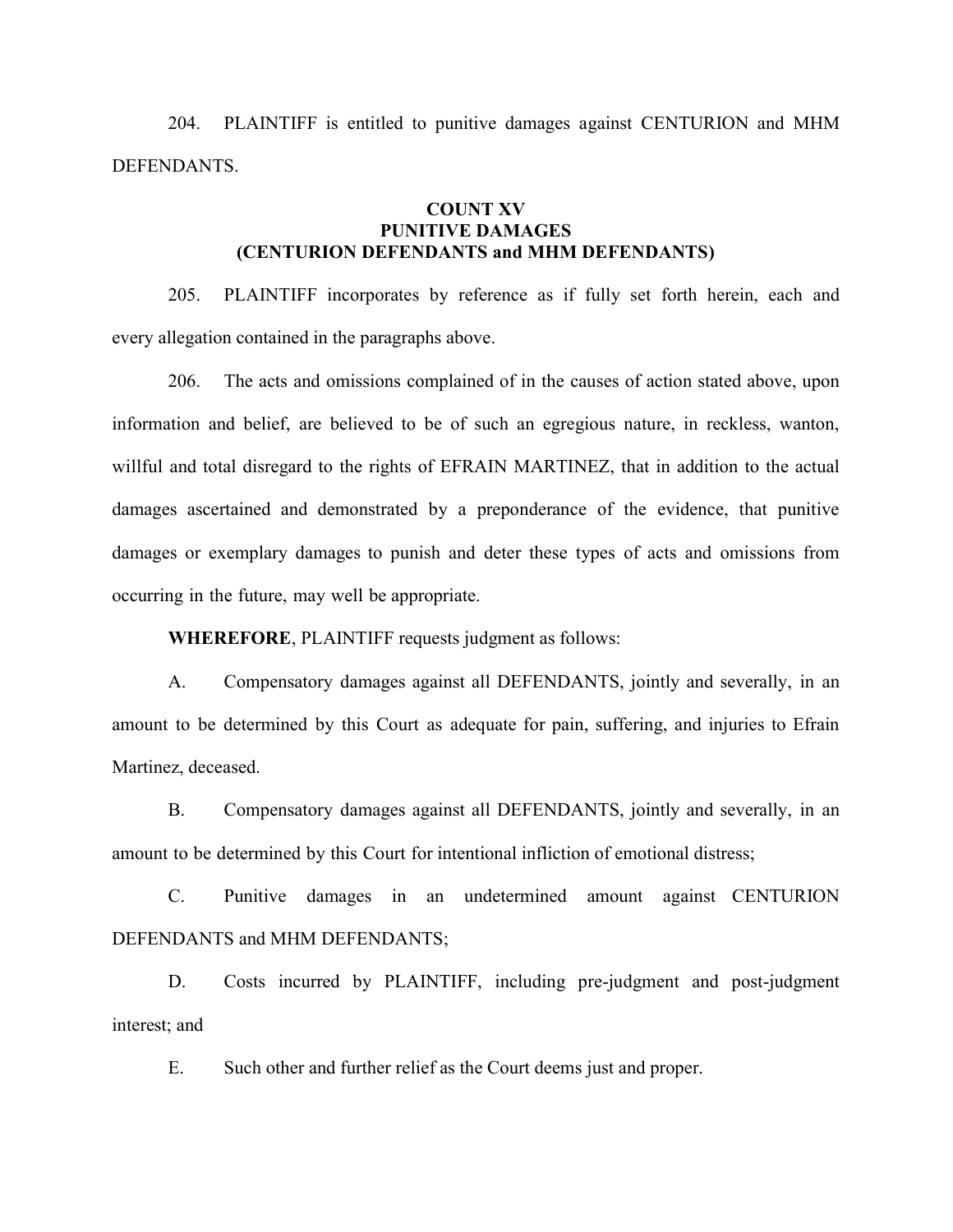Respectfully submitted,

COLLINS & COLLINS, P.C.

# /s/ Parrish Collins

Parrish Collins P. O. Box 506 Albuquerque, NM 87103  $(505)$  242-5958 parrish@collinsattorneys.com

-and-

GUEBERT GENTILE & PIAZZA P.C.

#### /s/ David S. Ketai

Terry R. Guebert Robert Gentile David S. Ketai P. O. Box 93880 Albuquerque, NM 87199 (505) 242-5958 tguebert@guebertlaw.com rgentile@guebertlaw.com dketai@guebertlaw.com

Attorneys for Plaintiff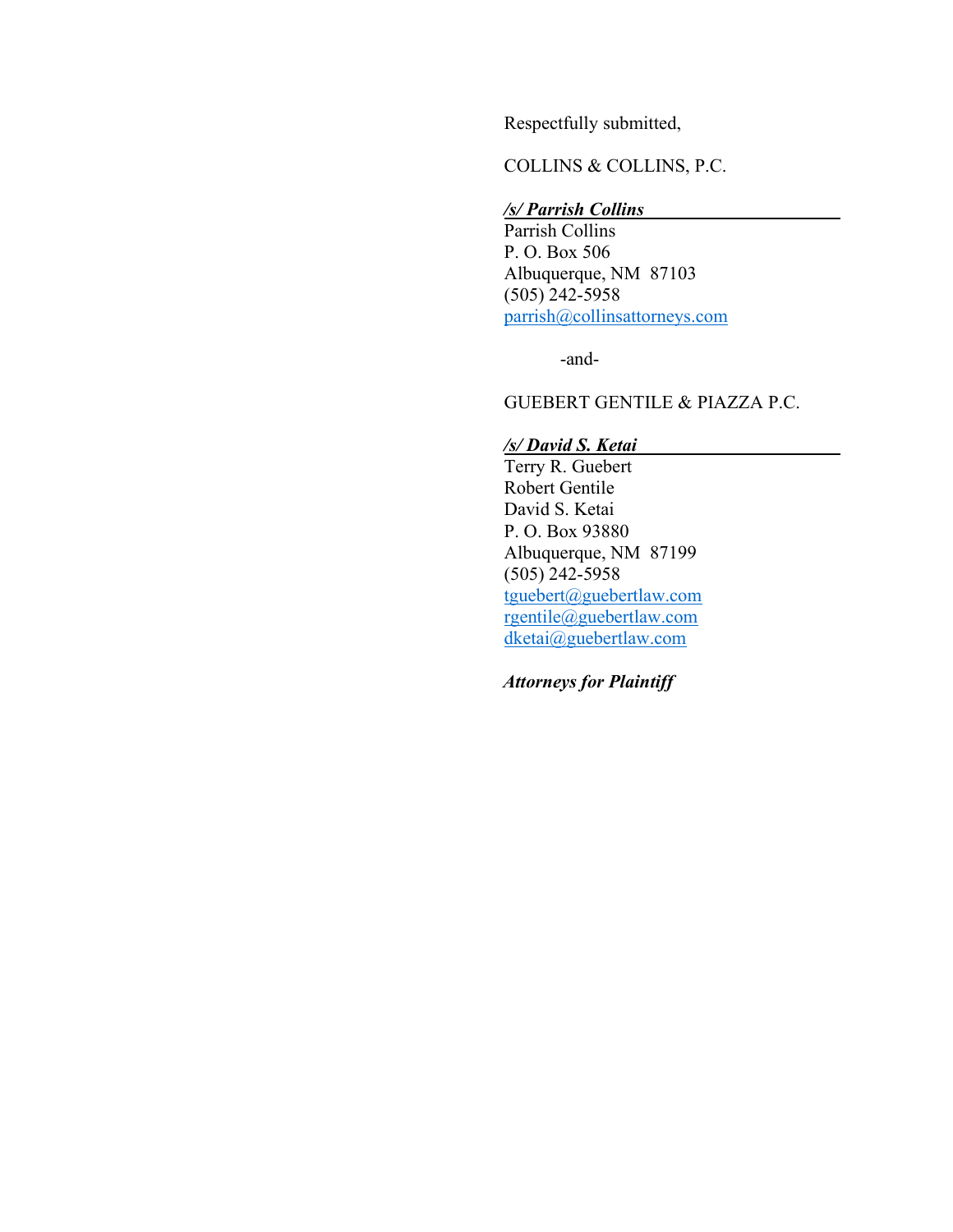# STATE OF NEW MEXICO **COUNTY OF SANTA FE** FIRST JUDICIAL DISTRICT COURT

# IN THE MATTER OF THE WRONGFUL DEATH OF EFRAIN PEREZ MARTINEZ, Deceased.

No. D-101-CV-2019-01045

### ORDER APPOINTING PERSONAL REPRESENTATIVE TO PURSUE WRONGFUL **DEATH CLAIM IN ACCORDANCE WITH \$41-2-3 NMSA 1978**

THIS MATTER comes before the Court on the Petition of Delores Rascon, for appointment as personal representative of the wrongful death estate of Efrain Perez Martinez. The Court has reviewed the petition, and being fully advised in the premises, FINDS that good cause exists for granting the petition for appointment of personal representative of the wrongful death estate of Efrain Perez Martinez.

#### THEREFORE, THIS COURT ORDERS that:

A. The Petition is granted.

The Petitioner, Delores Rascon, is hereby appointed Wrongful Death Personal **B.** Representative of the Estate of Efrain Perez Martinez, deceased, for the sole purpose of investigating and pursuing a wrongful death claim, pursuant to the New Mexico Wrongful Death Act, NMSA 1978 §41-2-1, et seq.

 $C_{\cdot}$ The Petitioner will perform her fiduciary function as wrongful death personal representative in accordance with and pursuant to the New Mexico Wrongful Death Act, NMSA 1978 §41-2-1, et seq.

The Petitioner will distribute any funds or proceeds of said wrongful death claim D. in accordance with and pursuant to the law.

04/18/19

MÁTTHEW J. WILSON District Court Judge 4DPL